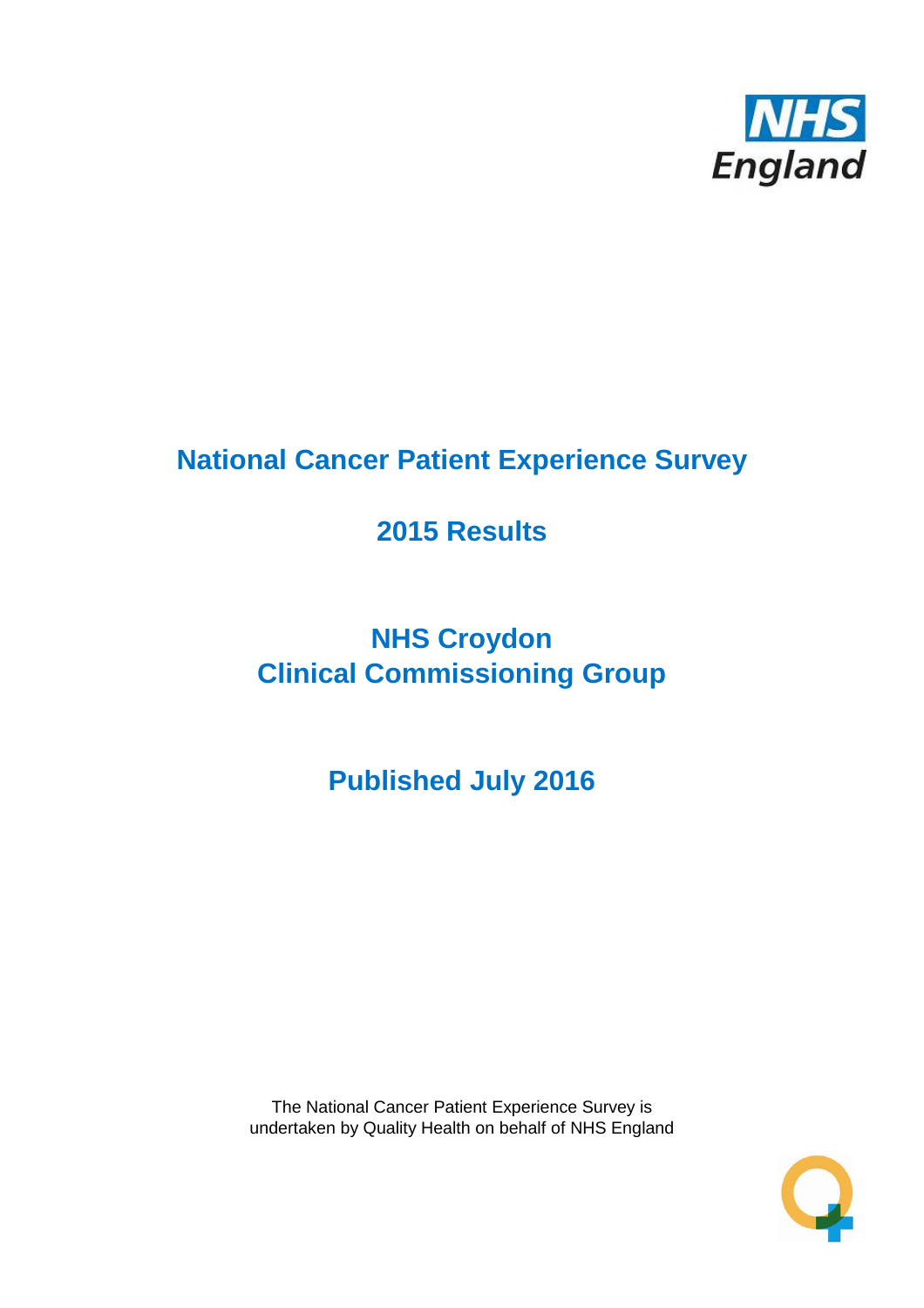#### **Introduction**

The National Cancer Patient Experience Survey 2015 is the fifth iteration of the survey first undertaken in 2010. It has been designed to monitor national progress on cancer care; to provide information to drive local quality improvements; to assist commissioners and providers of cancer care; and to inform the work of the various charities and stakeholder groups supporting cancer patients.

The survey was overseen by a national Cancer Patient Experience Advisory Group. This Advisory Group set the principles and objectives of the survey programme and guided questionnaire development.

The survey was commissioned and managed by NHS England. The survey provider, Quality Health, is responsible for designing, running and analysing the survey.

Full national results and other reports are available at www.ncpes.co.uk

Further details on the survey methodology and changes to the 2015 survey can be found in the Annex. Note that a number of significant changes were made to the 2015 survey so caution should be taken in directly comparing data from the 2015 survey to the findings of the previous CPES surveys. No comparisons with previous surveys are presented in this report.

#### **This report**

The report shows how this CCG scored for each question in the survey, compared with national results. It is aimed at helping individual CCGs to understand their performance and identify areas for local improvement.

Note that responses for questions with 1-20 respondents have been suppressed. This is to protect patient confidentiality and because uncertainty around the result is too great.

#### **Data tables**

The data tables presented in this report show the following for each question:

- **Column 1** shows the number of respondents to this question
- **Column 2** shows the unadjusted 2015 score for this CCG
- **Column 3** shows the case-mix adjusted 2015 score for this CCG
- **Column 4** shows the lower limit of the expected range of scores for this CCG (the top of the pale blue section on the Comparability chart - see below)
- **Column 5** shows the upper limit of the expected range of scores for this CCG (the bottom of the dark blue section on the Comparability chart - see below)
- **Column 6** shows the National Average score for this question.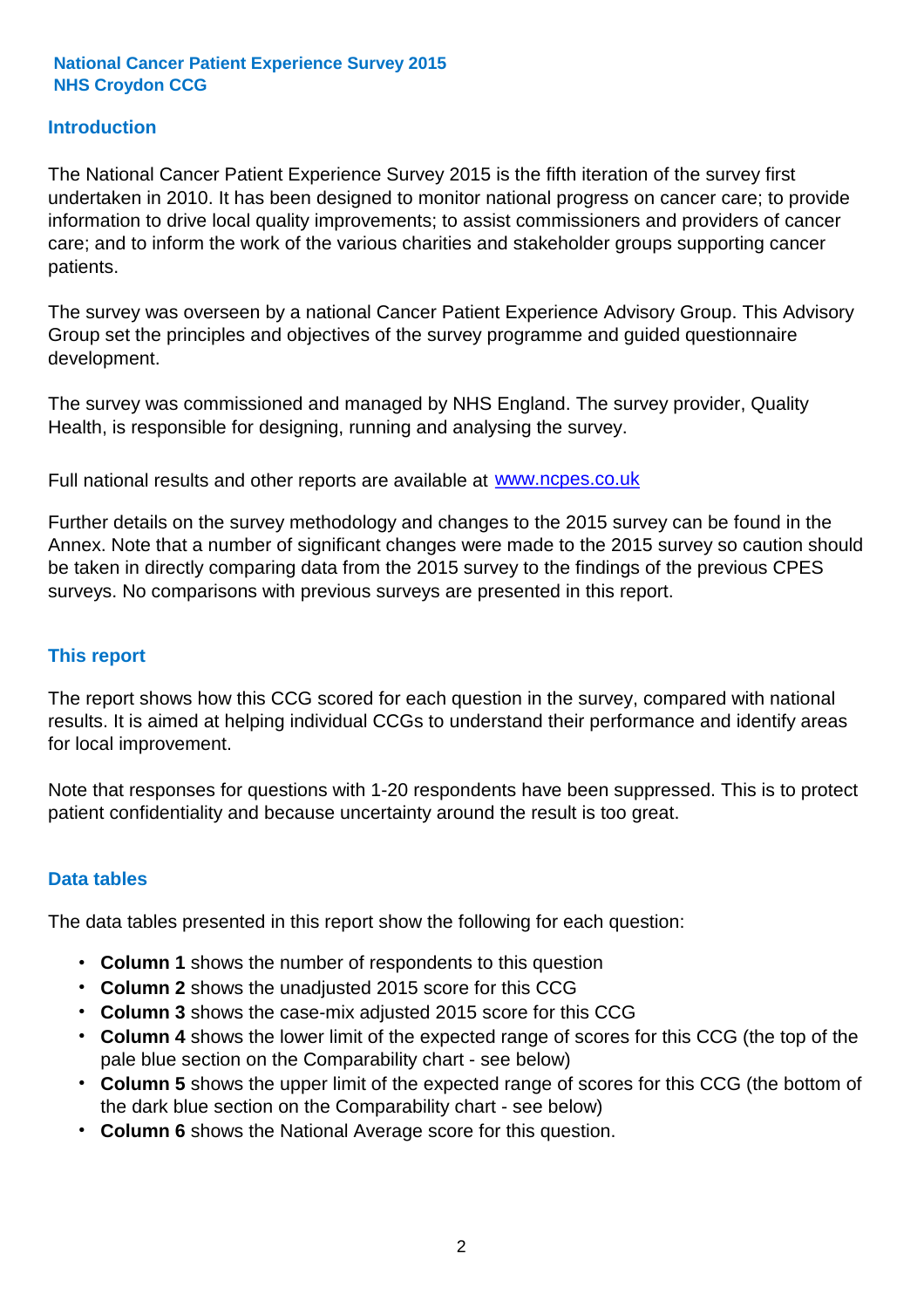Results for individual response options are presented in the detailed data tables **WWW.ncpes.co.uk** Confidence Intervals for unadjusted and case-mix adjusted data are provided in these tables.

Expected ranges and 95% Confidence Intervals highlight the uncertainty around the results. The size of the expected ranges and confidence intervals will be different for each question, and depends on the number of respondents and the range of their responses.

For further details on case-mix adjustment and the scoring methodology used, please refer to the Annex.

#### **Comparability charts**

For the 2015 survey, we have adopted the CQC standard for reporting comparative performance, based on calculation of "expected ranges". This means that CCGs will be flagged as outliers only if there is statistical evidence that their scores deviate (positively or negatively) from the range of scores that would be expected for CCGs of the same size.

The Comparability charts in this report show a bar with these expected ranges (in grey), higher than expected (in dark blue), and lower than expected (in pale blue). A black dot represents the actual score of this CCG.

The same colour convention has been used in Column 3 of the Data tables.

For further details on expected ranges, please refer to the technical document at **www.ncpes.co.uk** 

#### **Tumour group tables**

The final set of tables in this report show the scores for each question for each of the 13 tumour groups, with a comparative national score for that tumour group.

These breakdowns are intended as additional information for CCGs to understand the differences between the experiences of patients with different types of cancer. The numbers are generally relatively small and may not be statistically significant. They should therefore be treated with some caution.

#### **Notes on specific questions**

Question 5 in the survey has not been scored. However, the unscored data is useful and has been published alongside the other results in this report. This question asked respondents to "tick all that apply". The results show all of the responses given including where respondents chose two or more options.

Questions used to direct respondents to different parts of the survey (questions 4, 17, 24, 27, 40, 43, 46) and other demographic and information questions are not reported.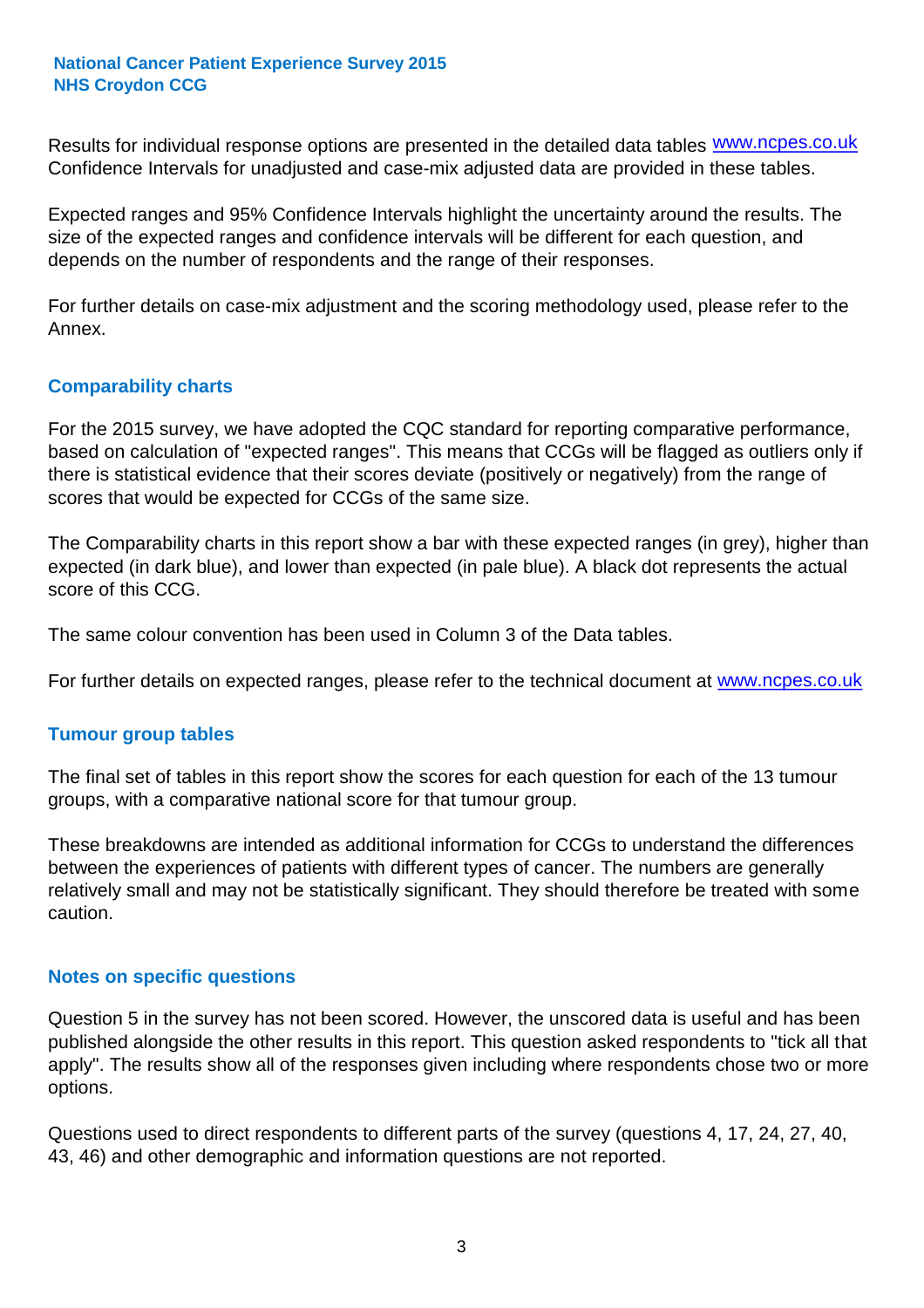#### **How to use the data**

Unadjusted data should be used to see the actual responses from patients relating to the CCG.

Case-mix adjusted data, together with expected ranges, should be used to understand whether the results are significantly higher or lower than national results.

Case-mix adjusted data, together with (case-mix adjusted) Confidence Intervals (presented in the detailed data tables **www.ncpes.co.uk**), should be used to understand whether the results are significantly higher or lower than the results for another CCG.

#### **Response rates**

Numbers of respondents by tumour group, age and gender can be found in the Annex.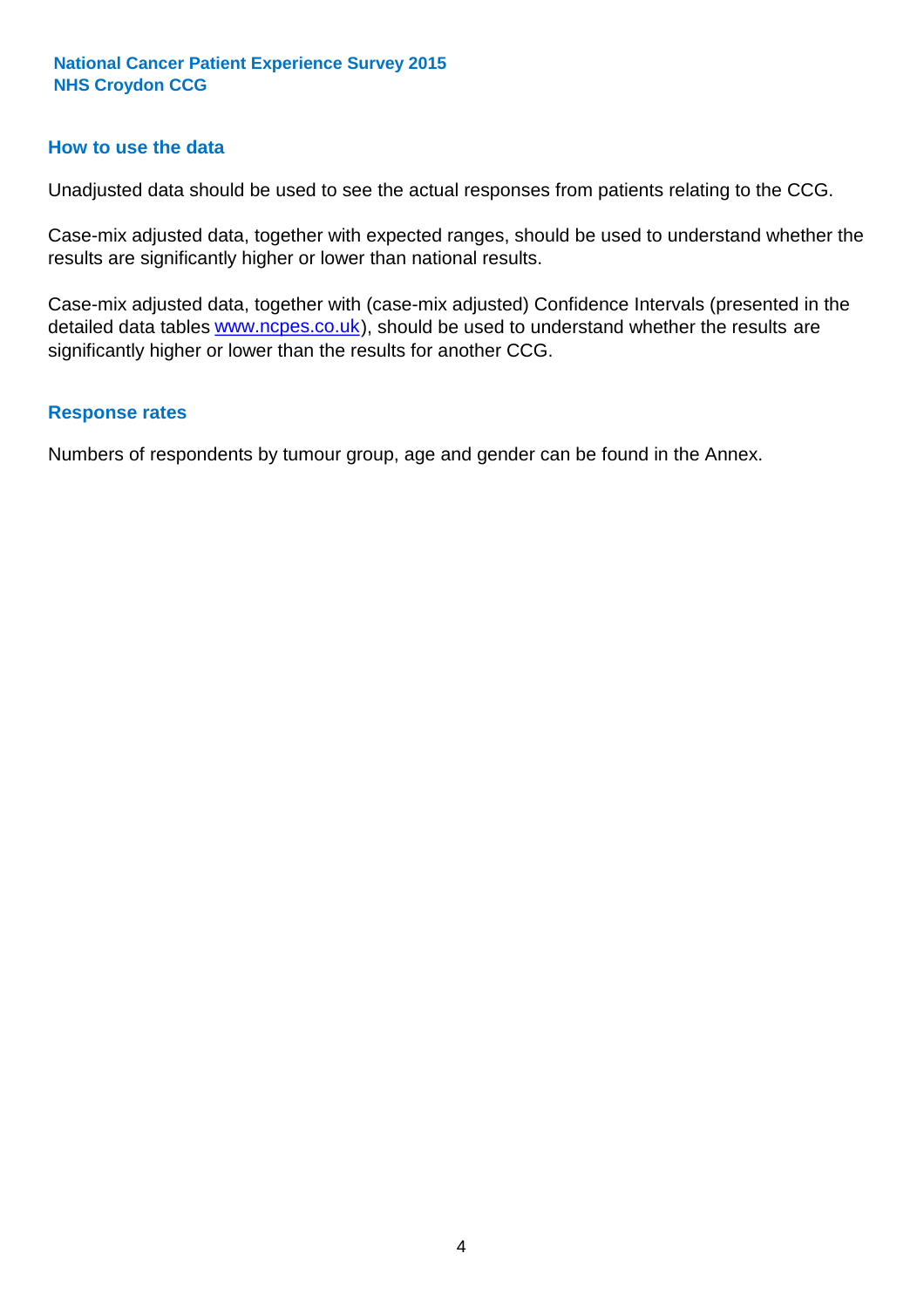#### **Executive Summary**

average rating of 8.7. Asked to rate their care on a scale of zero (very poor) to 10 (very good), respondents gave an

The following questions are included in phase 1 of the Cancer Dashboard developed by Public Health England and NHS England\*:

- **74%** of respondents said that they were definitely involved as much as they wanted to be in decisions about their care and treatment
- **88%** of respondents said that they were given the name of a Clinical Nurse Specialist who would support them through their treatment
- when asked how easy or difficult it had been to contact their Clinical Nurse Specialist 84% of respondents said that it had been 'quite easy' or 'very easy'
- **90%** of respondents said that, overall, they were always treated with dignity and respect they were in hospital
- **94%** of respondents said that hospital staff told them who to contact if they were worried about their condition or treatment after they left hospital
- **58%** of respondents said that they thought the GPs and nurses at their general practice definitely did everything they could to support them while they were having cancer treatment.

Detailed results for these and other questions are set out in the sections that follow.

#### \* www.cancerdata.nhs.uk/dashboard

The questions were selected in discussion with the national Cancer Patient Experience Advisory Group and reflect four key patient experience domains: provision of information; involvement in decisions; care transition; interpersonal relations, respect and dignity. The figures presented above are all case-mix adjusted.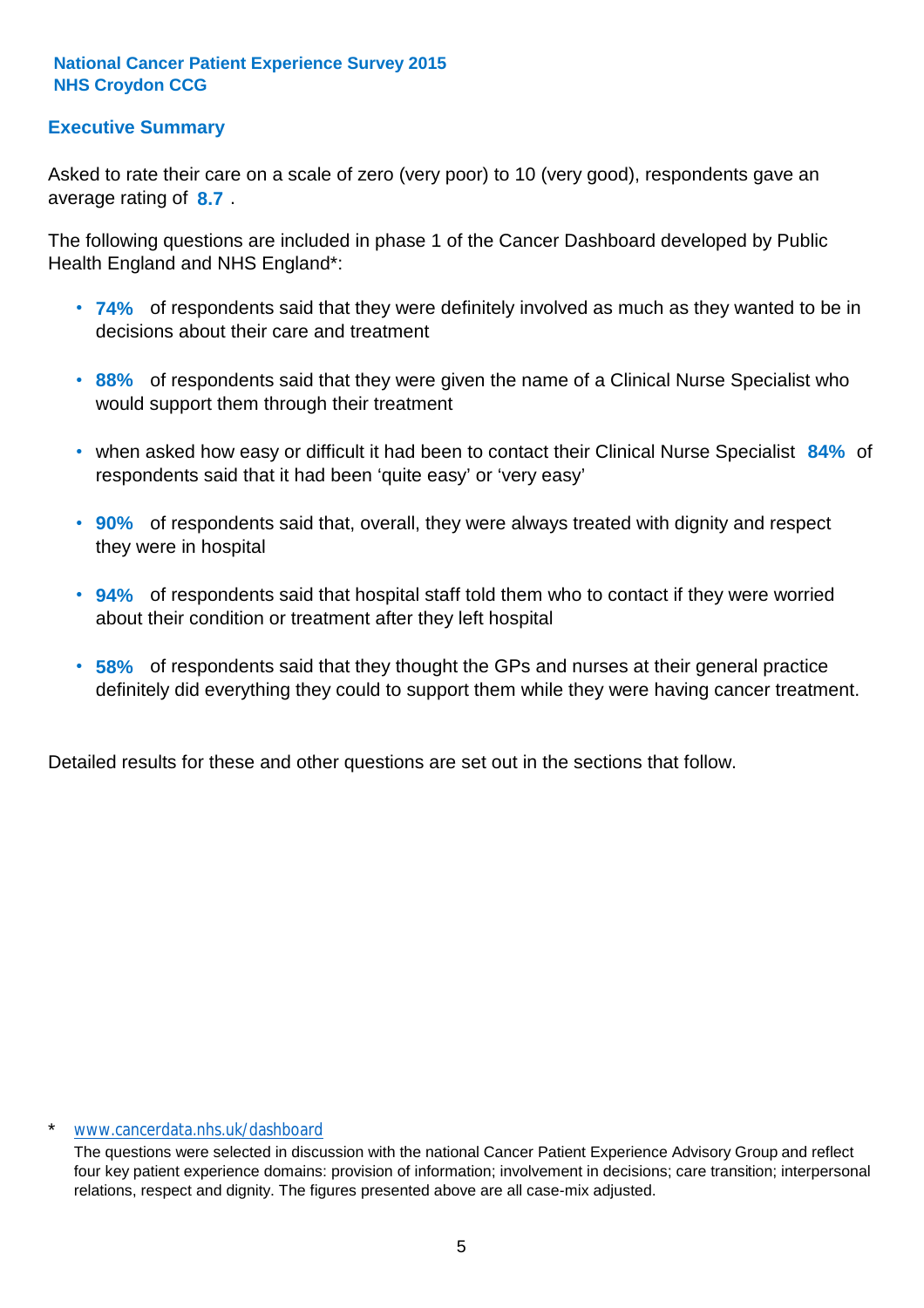## **Questions which scored outside expected range**

|                                     |                                                                                            |                                             |                                     | 2015 Case-mix Adjusted                       |                                              |                              |  |  |  |  |
|-------------------------------------|--------------------------------------------------------------------------------------------|---------------------------------------------|-------------------------------------|----------------------------------------------|----------------------------------------------|------------------------------|--|--|--|--|
| Question                            |                                                                                            | for this<br>respondents<br>Number of<br>600 | Percentage<br>this CCG<br>2015<br>ţ | Lower limit<br>expected<br>range<br>$\Omega$ | Upper limit<br>expected<br>range<br>$\Omega$ | National<br>Average<br>Score |  |  |  |  |
| Finding out what was wrong with you |                                                                                            |                                             |                                     |                                              |                                              |                              |  |  |  |  |
| Q10                                 | Patient completely understood the explanation of what was<br>wrong                         | 426                                         | 67%                                 | 69%                                          | 77%                                          | 73%                          |  |  |  |  |
| Deciding the best treatment for you |                                                                                            |                                             |                                     |                                              |                                              |                              |  |  |  |  |
| Q13                                 | Possible side effects explained in an understandable way                                   | 411                                         | 67%                                 | 68%                                          | 77%                                          | 73%                          |  |  |  |  |
|                                     | Home care and support                                                                      |                                             |                                     |                                              |                                              |                              |  |  |  |  |
| Q50                                 | Patient definitely given enough support from health or social<br>services during treatment | 237                                         | 44%                                 | 46%                                          | 61%                                          | 54%                          |  |  |  |  |
|                                     | <b>Your overall NHS care</b>                                                               |                                             |                                     |                                              |                                              |                              |  |  |  |  |
| Q54                                 | Hospital and community staff always worked well together                                   | 402                                         | 55%                                 | 55%                                          | 66%                                          | 61%                          |  |  |  |  |
| Q58                                 | Taking part in cancer research discussed with patient                                      | 398                                         | 43%                                 | 21%                                          | 35%                                          | 28%                          |  |  |  |  |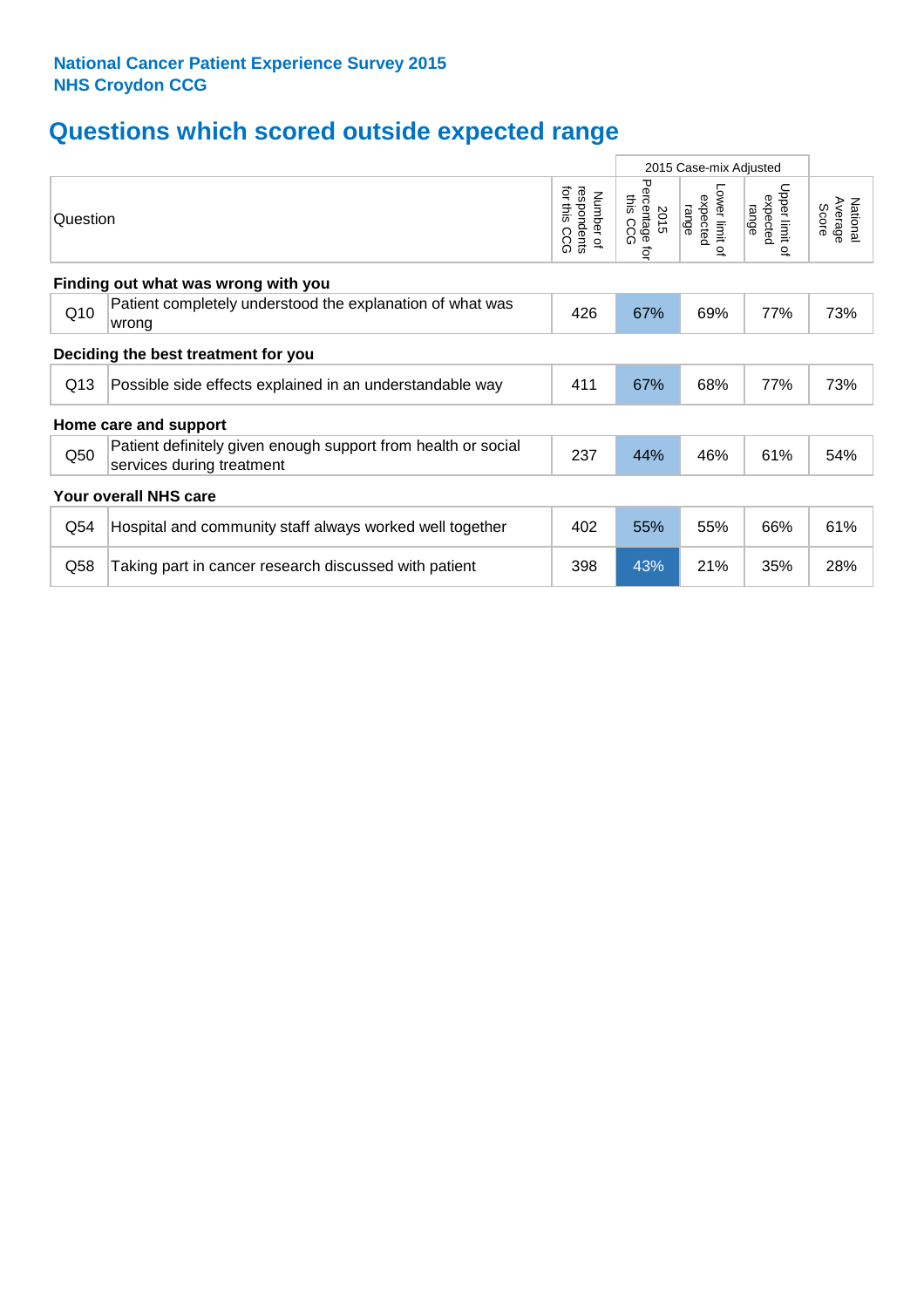### **CCG results**

#### **Seeing your GP**



|    |                                                                |                                         |                             |               | 2015 Case-mix Adjusted     |                            |                        |
|----|----------------------------------------------------------------|-----------------------------------------|-----------------------------|---------------|----------------------------|----------------------------|------------------------|
|    | Question                                                       | respondents<br>Number<br>$\overline{a}$ | 2015<br>Unadjusted<br>Score | 2015<br>Score | Expected<br>range<br>lower | Expected<br>range<br>nbber | National Average Score |
| Q1 | Saw GP once / twice before being told had to go to<br>hospital | 320                                     | 75%                         | 78%           | 71%                        | 81%                        | 76%                    |
| Q2 | Patient thought they were seen as soon as necessary            | 420                                     | 77%                         | 79%           | 79%                        | 86%                        | 82%                    |

|    |                                                                             |                                                 | No. |
|----|-----------------------------------------------------------------------------|-------------------------------------------------|-----|
|    | Beforehand, did you have all the<br>information you needed about your test? | Yes                                             |     |
| Q5 |                                                                             | No, I would have liked more written information |     |
|    |                                                                             | No, I would have liked more verbal information  |     |
|    |                                                                             | I did not need / want any information           |     |
|    |                                                                             | Don't know / can't remember                     |     |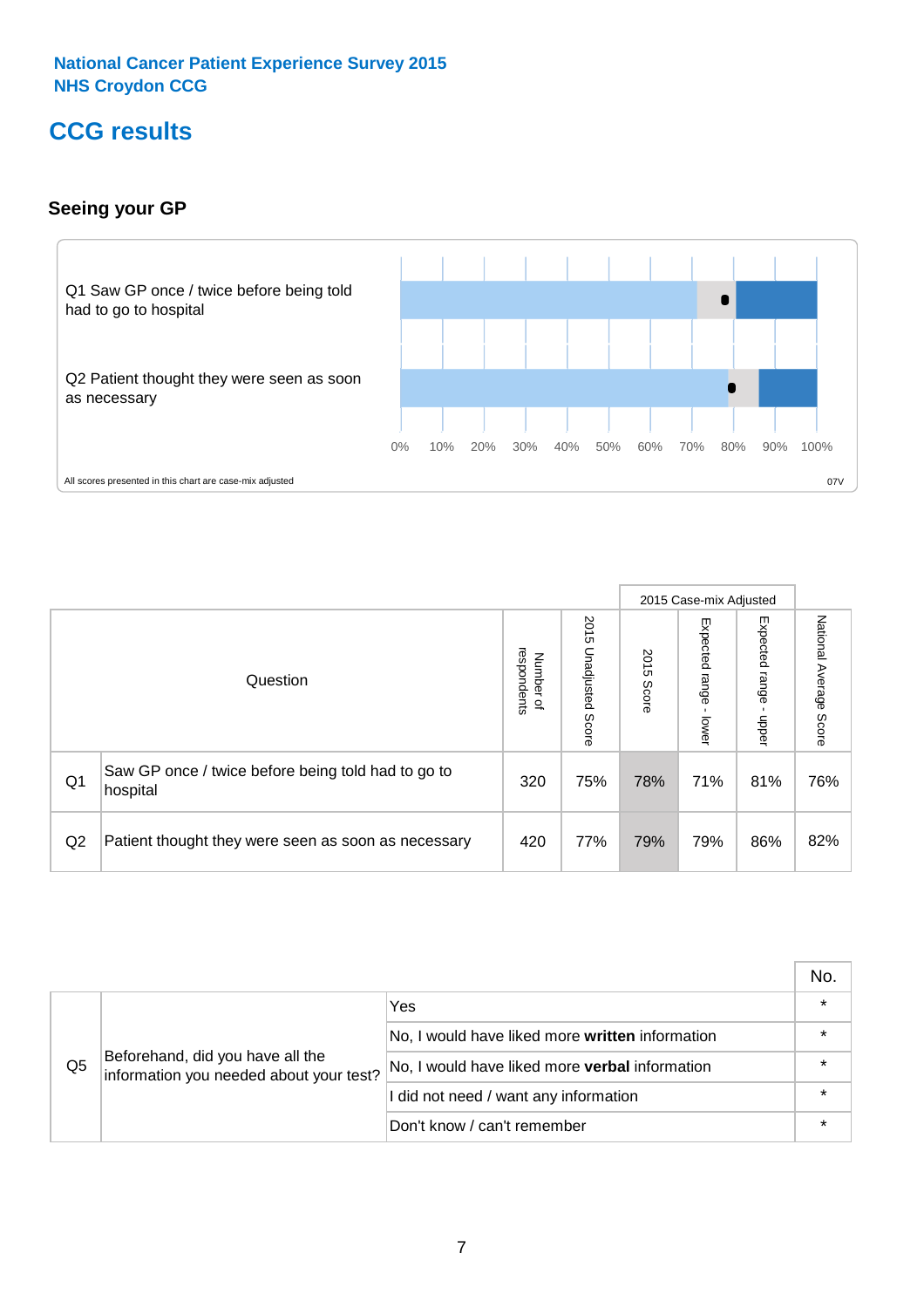#### **Diagnostic tests**



|                |                                                                       |                                       |                             |               | 2015 Case-mix Adjusted  |                         |                           |
|----------------|-----------------------------------------------------------------------|---------------------------------------|-----------------------------|---------------|-------------------------|-------------------------|---------------------------|
|                | Question                                                              | respondents<br>Number<br>$\mathbf{Q}$ | 2015<br>Unadjusted<br>Score | 2015<br>Score | Expected range<br>lower | Expected range<br>nbber | National Average<br>Score |
| Q <sub>6</sub> | The length of time waiting for the test to be done was<br>about right | 358                                   | 86%                         | 88%           | 83%                     | 90%                     | 87%                       |
| Q7             | Given complete explanation of test results in<br>understandable way   | 356                                   | 73%                         | 76%           | 75%                     | 83%                     | 79%                       |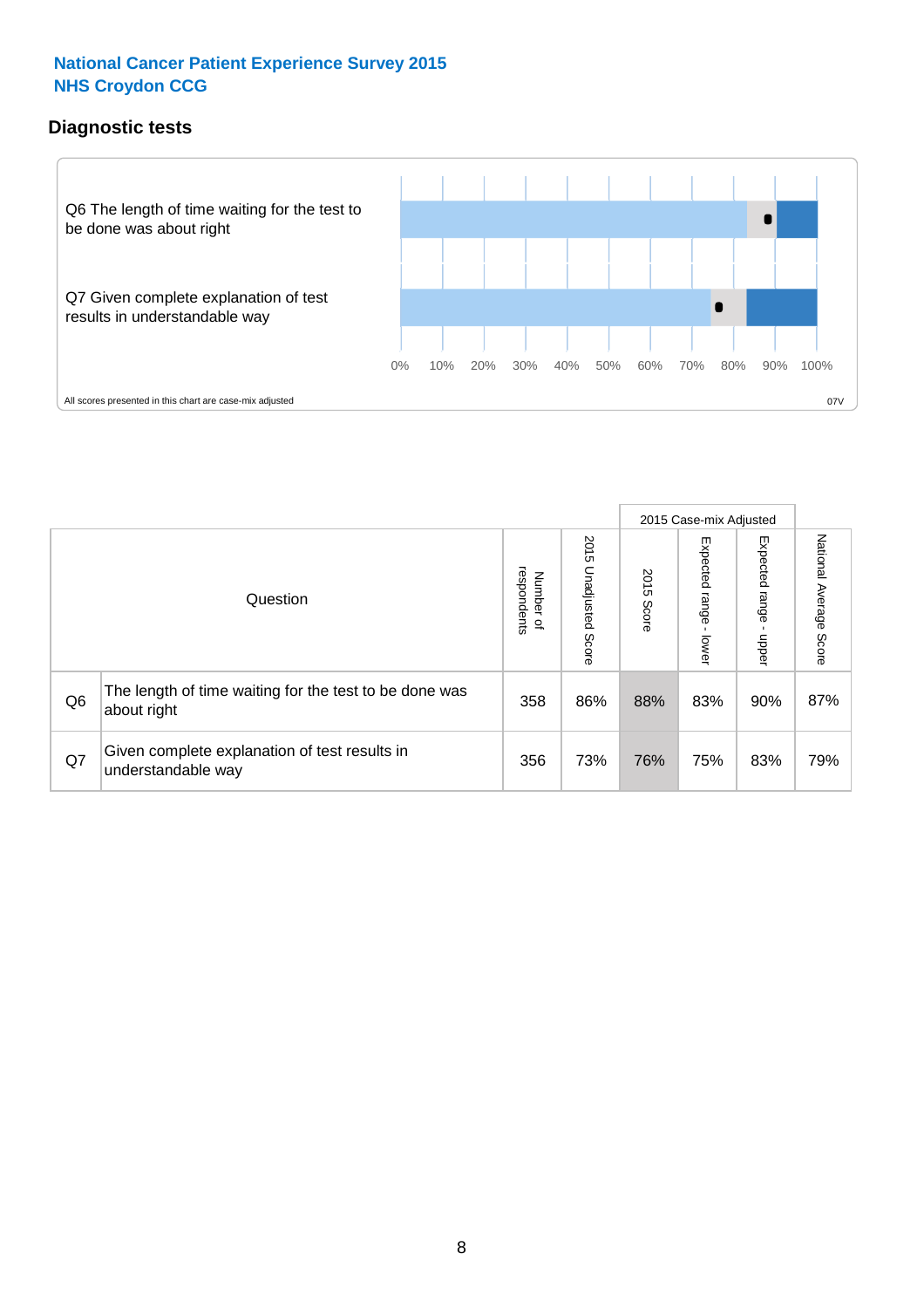#### **Finding out what was wrong with you**



|                |                                                                                            |                          |                                 | 2015 Case-mix Adjusted |                                           |                                       |                        |
|----------------|--------------------------------------------------------------------------------------------|--------------------------|---------------------------------|------------------------|-------------------------------------------|---------------------------------------|------------------------|
|                | Question                                                                                   | respondents<br>Number of | 2015<br><b>Unadjusted Score</b> | 2015<br><b>Score</b>   | Expected range<br>$\blacksquare$<br>lower | Expected range<br>$\mathbf{I}$<br>ddo | National Average Score |
| Q8             | Patient told they could bring a family member or friend<br>when first told they had cancer | 363                      | 79%                             | 79%                    | 75%                                       | 83%                                   | 79%                    |
| Q <sub>9</sub> | Patient felt they were told sensitively that they had cancer                               | 426                      | 87%                             | 87%                    | 81%                                       | 88%                                   | 84%                    |
| Q10            | Patient completely understood the explanation of what<br>was wrong                         | 426                      | 65%                             | 67%                    | 69%                                       | 77%                                   | 73%                    |
| Q11            | Patient given easy to understand written information<br>about the type of cancer they had  | 379                      | 67%                             | 70%                    | 67%                                       | 76%                                   | 72%                    |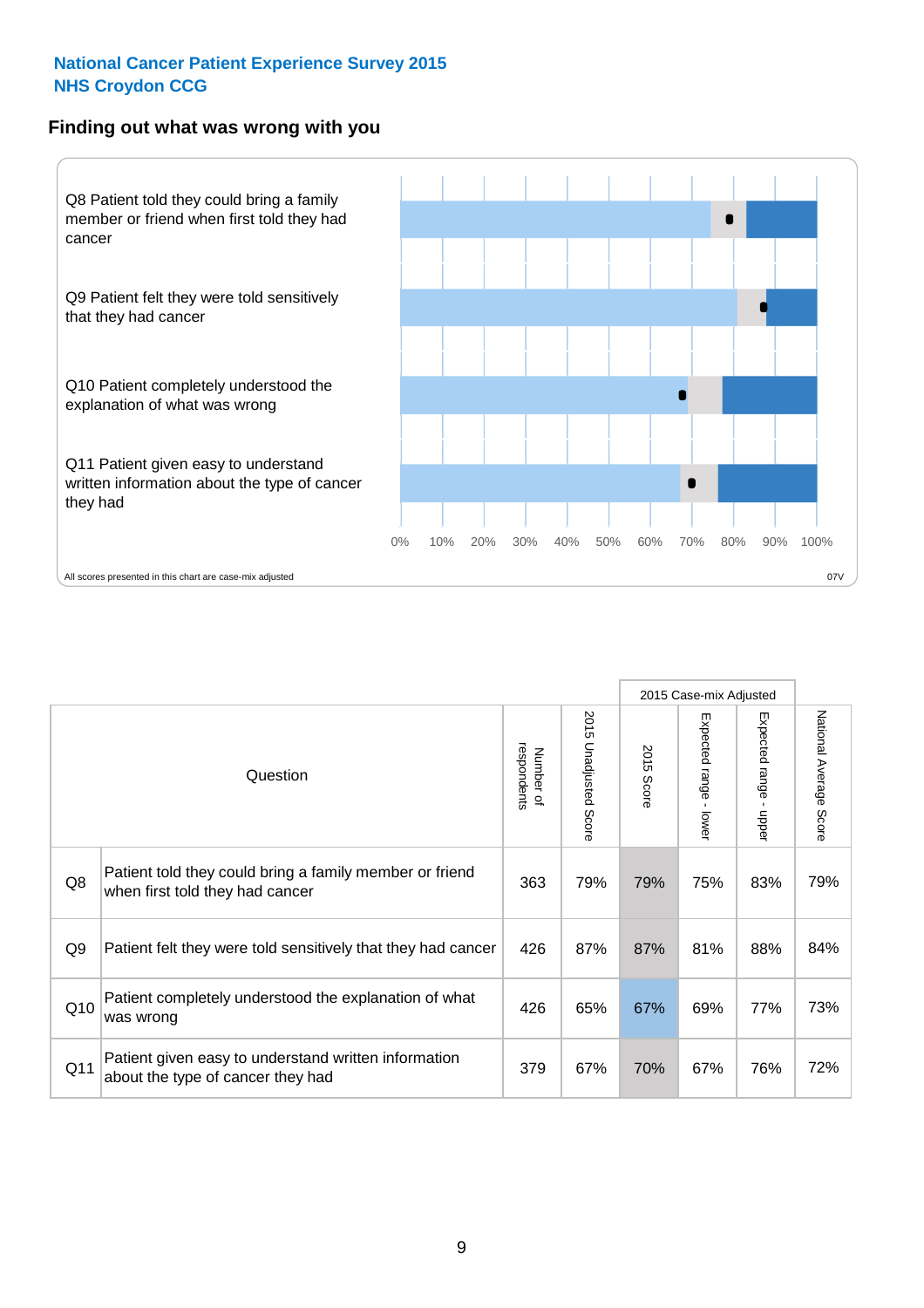#### **Finding out what was wrong with you**



|          |                                                                                         |                          |                                 |               | 2015 Case-mix Adjusted                    |                        |                        |  |
|----------|-----------------------------------------------------------------------------------------|--------------------------|---------------------------------|---------------|-------------------------------------------|------------------------|------------------------|--|
| Question |                                                                                         | Number of<br>respondents | 2015<br><b>Unadjusted Score</b> | 2015<br>Score | Expected range<br>$\blacksquare$<br>lower | Expected range - upper | National Average Score |  |
| Q12      | Patient felt that treatment options were completely<br>explained                        | 373                      | 78%                             | 80%           | 79%                                       | 87%                    | 83%                    |  |
| Q13      | Possible side effects explained in an understandable way                                | 411                      | 65%                             | 67%           | 68%                                       | 77%                    | 73%                    |  |
| Q14      | Patient given practical advice and support in dealing with<br>side effects of treatment | 407                      | 63%                             | 64%           | 62%                                       | 71%                    | 66%                    |  |
| Q15      | Patient definitely told about side effects that could affect<br>them in the future      | 398                      | 52%                             | 52%           | 50%                                       | 59%                    | 54%                    |  |
| Q16      | Patient definitely involved in decisions about care and<br>treatment                    | 412                      | 71%                             | 74%           | 74%                                       | 82%                    | 78%                    |  |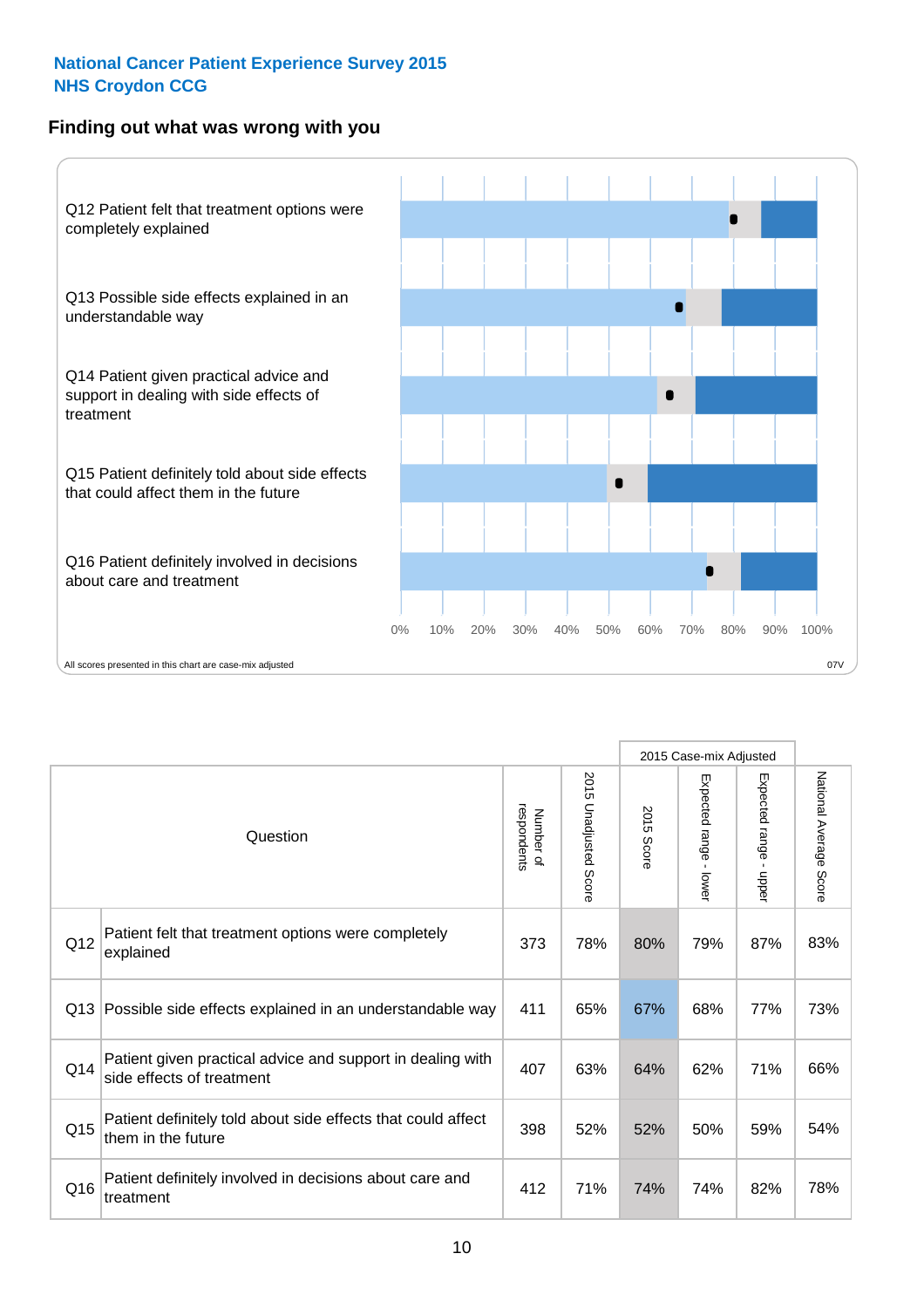#### **Clinical Nurse Specialist**



|     |                                                                                     |                          |                       |               | 2015 Case-mix Adjusted  |                         |                                  |
|-----|-------------------------------------------------------------------------------------|--------------------------|-----------------------|---------------|-------------------------|-------------------------|----------------------------------|
|     | Question                                                                            | Number of<br>respondents | 2015 Unadjusted Score | 2015<br>Score | Expected range<br>lower | Expected range<br>nbber | National Average<br><b>Score</b> |
| Q17 | Patient given the name of the CNS who would support<br>them through their treatment | 415                      | 88%                   | 88%           | 87%                     | 93%                     | 90%                              |
| Q18 | Patient found it easy to contact their CNS                                          | 330                      | 83%                   | 84%           | 82%                     | 91%                     | 87%                              |
| Q19 | Get understandable answers to important questions all or<br>most of the time        | 323                      | 85%                   | 87%           | 85%                     | 92%                     | 89%                              |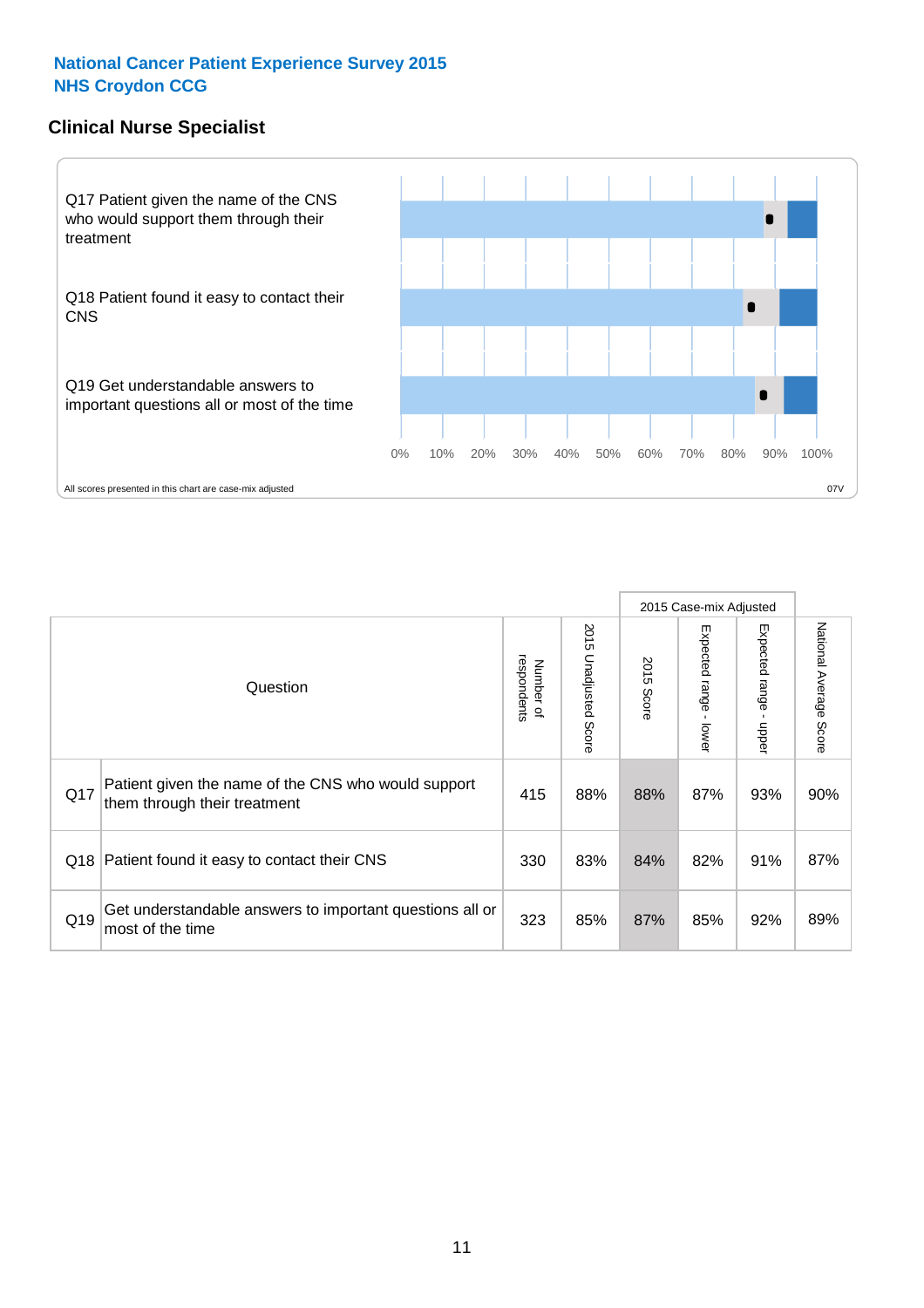#### **Support for people with cancer**



|                 |                                                                                            |                          |                                 |               | 2015 Case-mix Adjusted  |                           |                        |
|-----------------|--------------------------------------------------------------------------------------------|--------------------------|---------------------------------|---------------|-------------------------|---------------------------|------------------------|
|                 | Question                                                                                   | respondents<br>Number of | 2015<br><b>Unadjusted Score</b> | 2015<br>Score | Expected range<br>lower | Expected range<br>- nbber | National Average Score |
| Q <sub>20</sub> | Hospital staff gave information about support groups                                       | 340                      | 82%                             | 83%           | 79%                     | 87%                       | 83%                    |
| Q <sub>21</sub> | Hospital staff gave information about impact cancer could<br>have on day to day activities | 298                      | 77%                             | 79%           | 76%                     | 85%                       | 81%                    |
| Q <sub>22</sub> | Hospital staff gave information on getting financial help                                  | 249                      | 50%                             | 50%           | 48%                     | 61%                       | 55%                    |
| Q <sub>23</sub> | Hospital staff told patient they could get free prescriptions                              | 252                      | 79%                             | 80%           | 75%                     | 85%                       | 80%                    |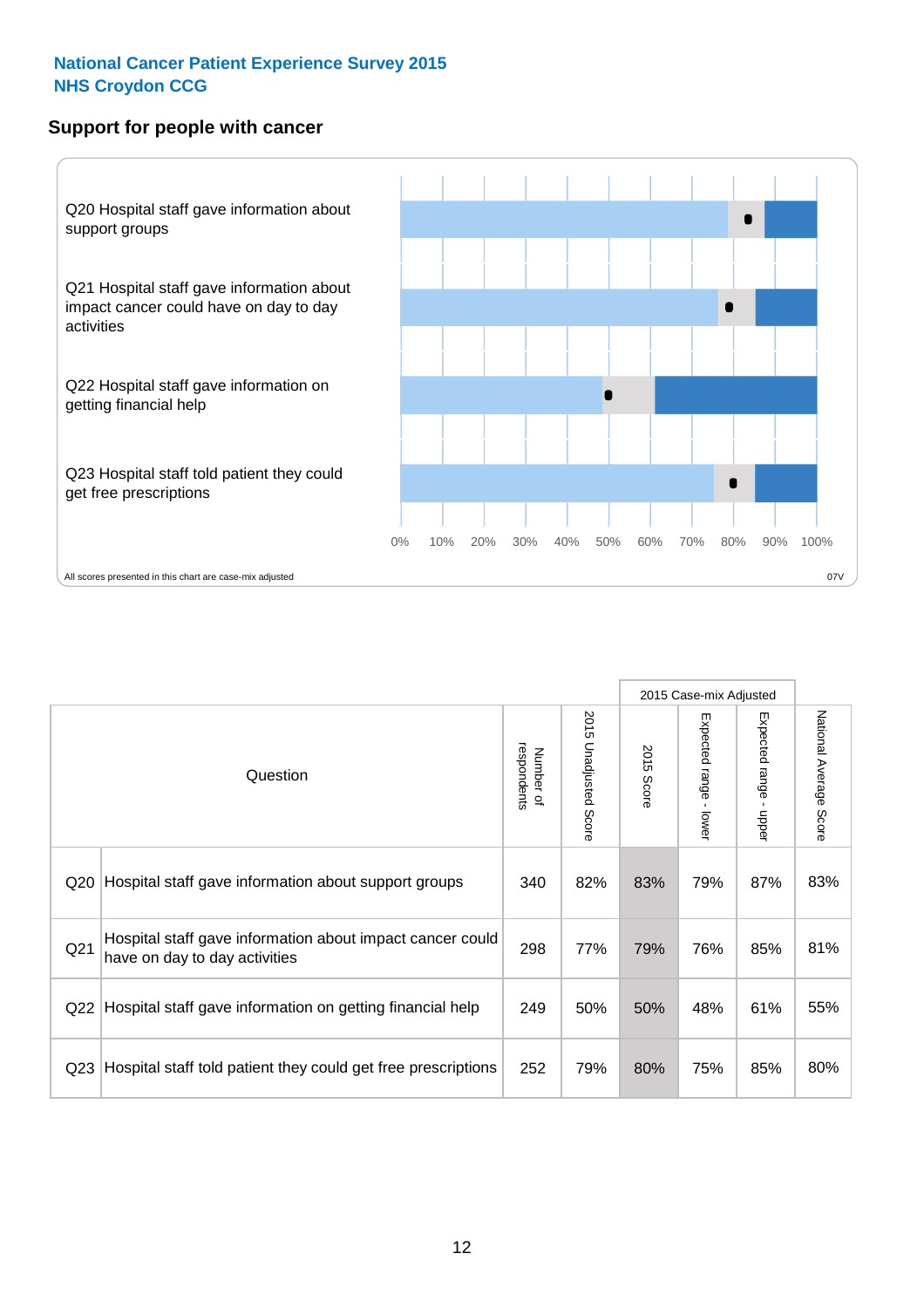#### **Operations**



|     |                                                                 |                                         |                             | 2015 Case-mix Adjusted |                            |                           |                              |
|-----|-----------------------------------------------------------------|-----------------------------------------|-----------------------------|------------------------|----------------------------|---------------------------|------------------------------|
|     | Question                                                        | respondents<br>Number<br>$\overline{a}$ | 2015<br>Unadjusted<br>Score | SO<br>ຕ<br>Score       | Expected<br>range<br>lower | Expected<br>range<br>ddoe | National<br>Average<br>Score |
| Q26 | Staff explained how operation had gone in<br>understandable way | 201                                     | 71%                         | 73%                    | 72%                        | 83%                       | 78%                          |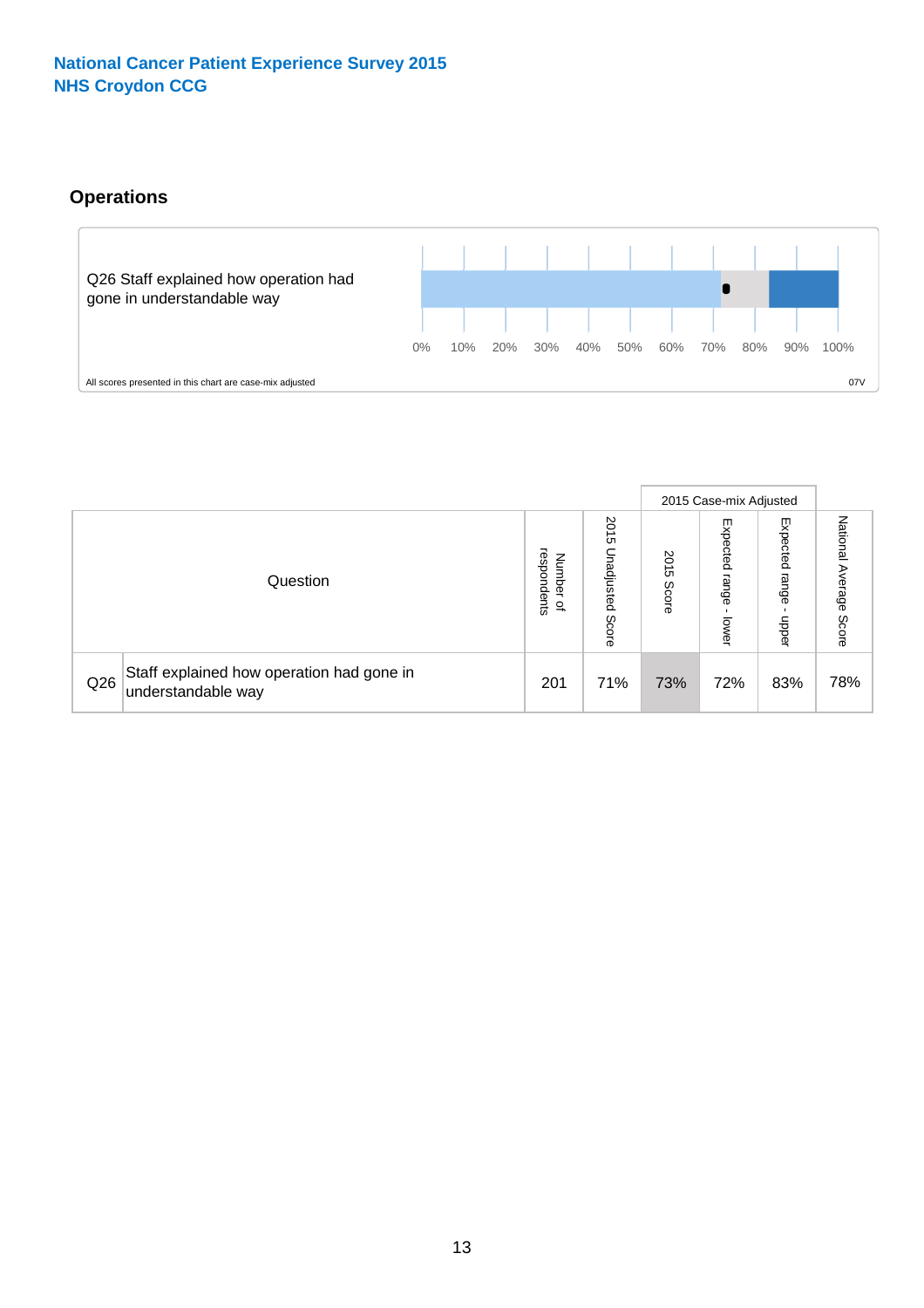#### **Hospital care as an inpatient (Part 1 of 3)**



All scores presented in this chart are case-mix adjusted  $07V$ 

|                 |                                                                                           |                          |                       |                      | 2015 Case-mix Adjusted                    |                                           |                        |
|-----------------|-------------------------------------------------------------------------------------------|--------------------------|-----------------------|----------------------|-------------------------------------------|-------------------------------------------|------------------------|
|                 | Question                                                                                  | respondents<br>Number of | 2015 Unadjusted Score | 2015<br><b>Score</b> | Expected range<br>$\blacksquare$<br>lower | Expected range<br>$\blacksquare$<br>nbber | National Average Score |
| Q28             | Groups of doctors or nurses did not talk in front of patient<br>as if they were not there | 221                      | 76%                   | 78%                  | 76%                                       | 86%                                       | 81%                    |
| Q29             | Patient had confidence and trust in all doctors treating<br>them                          | 224                      | 85%                   | 86%                  | 79%                                       | 89%                                       | 84%                    |
| Q30             | Patient's family or someone close definitely had<br>opportunity to talk to doctor         | 191                      | 75%                   | 76%                  | 66%                                       | 78%                                       | 72%                    |
| Q <sub>31</sub> | Patient had confidence and trust in all ward nurses                                       | 223                      | 73%                   | 73%                  | 67%                                       | 78%                                       | 72%                    |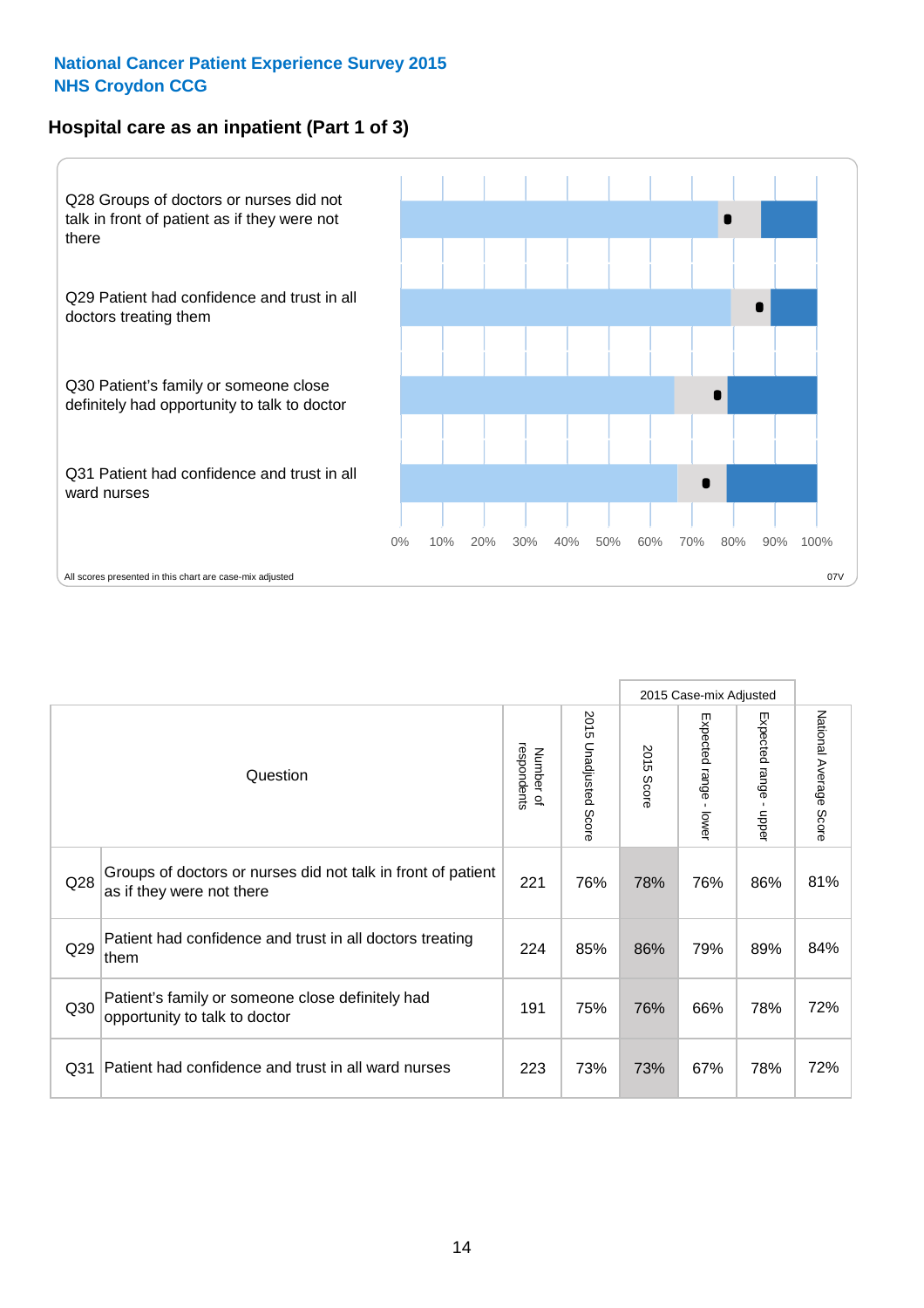#### **Hospital care as an inpatient (Part 2 of 3)**



|                 |                                                                         |                          |                       |                      | 2015 Case-mix Adjusted      |                                           |                        |
|-----------------|-------------------------------------------------------------------------|--------------------------|-----------------------|----------------------|-----------------------------|-------------------------------------------|------------------------|
|                 | Question                                                                | respondents<br>Number of | 2015 Unadjusted Score | 2015<br><b>Score</b> | Expected range -<br>- lower | Expected range<br>$\blacksquare$<br>nbber | National Average Score |
| Q32             | Always / nearly always enough nurses on duty                            | 221                      | 66%                   | 67%                  | 60%                         | 72%                                       | 66%                    |
| Q <sub>33</sub> | All staff asked patient what name they preferred to be<br>called by     | 220                      | 57%                   | 58%                  | 57%                         | 76%                                       | 67%                    |
| Q34             | Always given enough privacy when discussing condition<br>or treatment   | 221                      | 85%                   | 86%                  | 80%                         | 89%                                       | 85%                    |
| Q35             | Patient was able to discuss worries or fears with staff<br>during visit | 163                      | 52%                   | 52%                  | 44%                         | 60%                                       | 52%                    |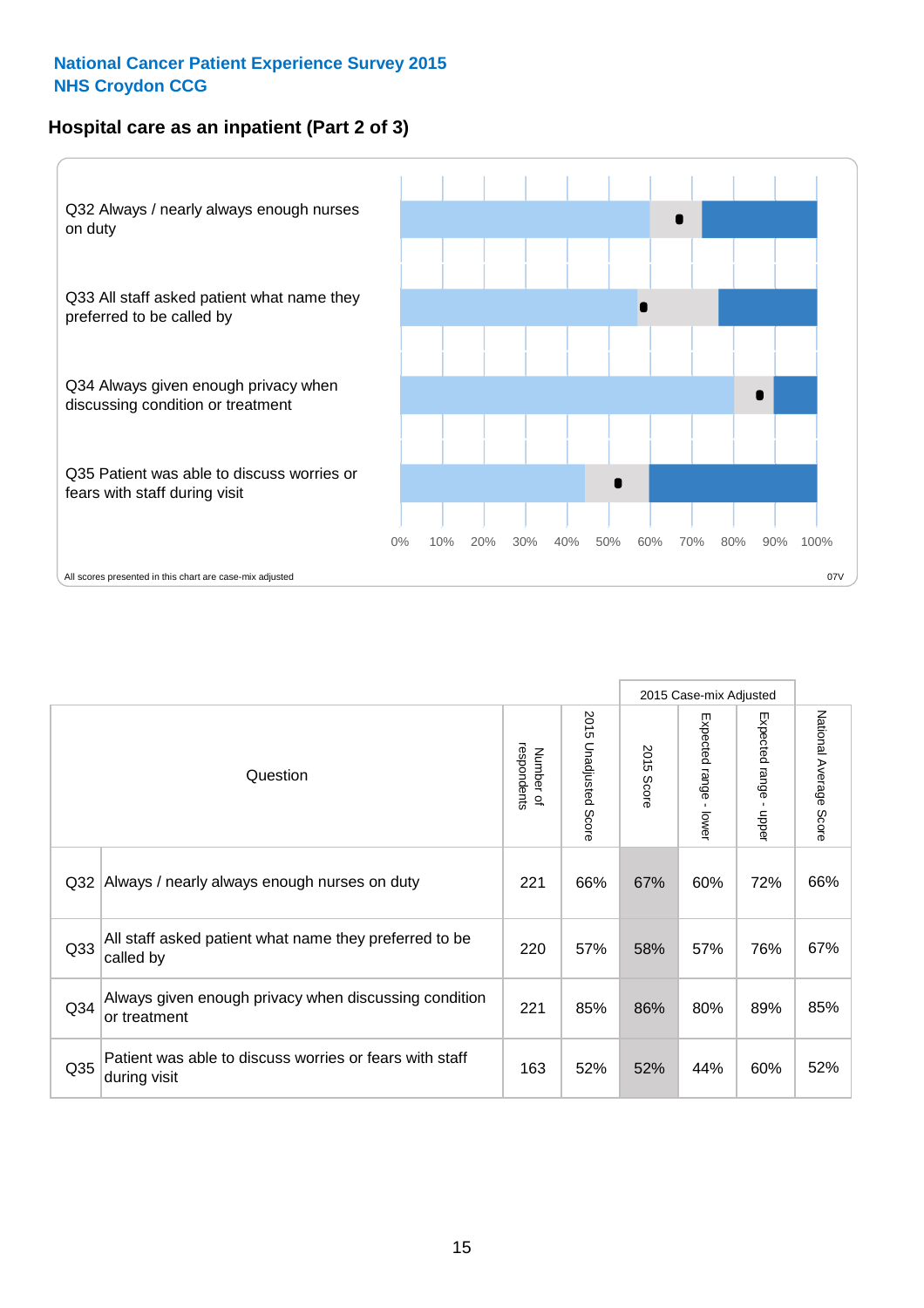#### **Hospital care as an inpatient (Part 3 of 3)**



|                 |                                                                                     |                          |                                 |                      | 2015 Case-mix Adjusted                    |                           |                        |
|-----------------|-------------------------------------------------------------------------------------|--------------------------|---------------------------------|----------------------|-------------------------------------------|---------------------------|------------------------|
|                 | Question                                                                            | respondents<br>Number of | 2015<br><b>Unadjusted Score</b> | 2015<br><b>Score</b> | Expected range<br>$\blacksquare$<br>lower | Expected range -<br>nbber | National Average Score |
| Q36             | Hospital staff definitely did everything to help control pain                       | 196                      | 81%                             | 82%                  | 79%                                       | 89%                       | 84%                    |
| Q <sub>37</sub> | Always treated with respect and dignity by staff                                    | 221                      | 89%                             | 90%                  | 83%                                       | 92%                       | 87%                    |
| Q38             | Given clear written information about what should / should<br>not do post discharge | 209                      | 83%                             | 83%                  | 80%                                       | 89%                       | 84%                    |
| Q <sub>39</sub> | Staff told patient who to contact if worried post discharge                         | 210                      | 93%                             | 94%                  | 90%                                       | 97%                       | 94%                    |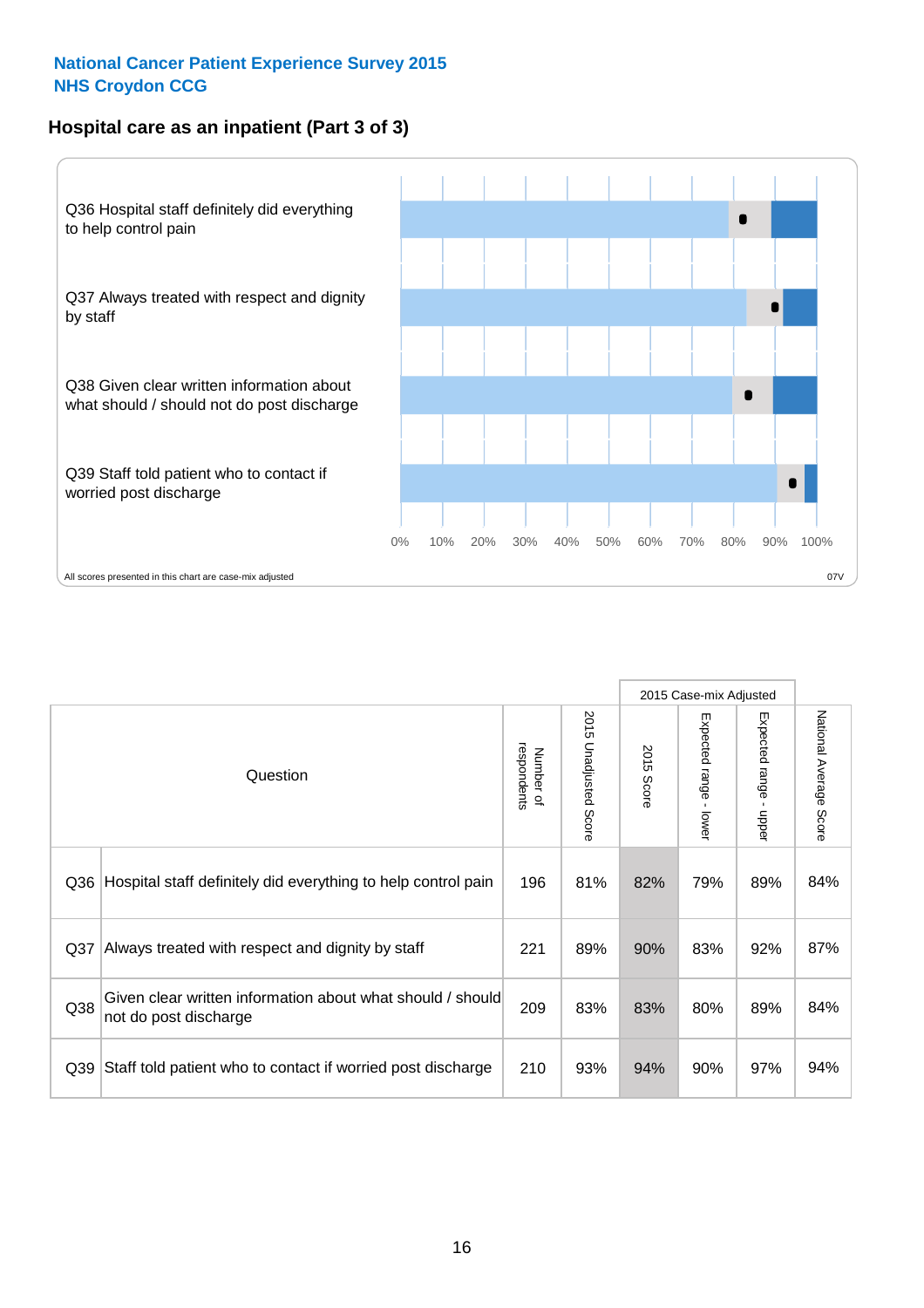#### **Hospital care as a day patient / outpatient (Part 1 of 2)**



|     |                                                                                    |                          |                                      | 2015 Case-mix Adjusted |                                           |                                           |                        |
|-----|------------------------------------------------------------------------------------|--------------------------|--------------------------------------|------------------------|-------------------------------------------|-------------------------------------------|------------------------|
|     | Question                                                                           | respondents<br>Number of | 201<br>C)<br><b>Unadjusted Score</b> | 2015<br>Score          | Expected range<br>$\blacksquare$<br>lower | Expected range<br>$\blacksquare$<br>nbber | National Average Score |
| Q41 | Patient was able to discuss worries or fears with staff<br>during visit            | 333                      | 67%                                  | 69%                    | 65%                                       | 75%                                       | 70%                    |
| Q42 | Doctor had the right notes and other documentation with<br>them                    | 380                      | 96%                                  | 96%                    | 94%                                       | 98%                                       | 96%                    |
| Q44 | Beforehand patient had all information needed about<br>radiotherapy treatment      | 110                      | 86%                                  | 87%                    | 79%                                       | 92%                                       | 86%                    |
| Q45 | Patient given understandable information about whether<br>radiotherapy was working | 92                       | 63%                                  | 63%                    | 50%                                       | 70%                                       | 60%                    |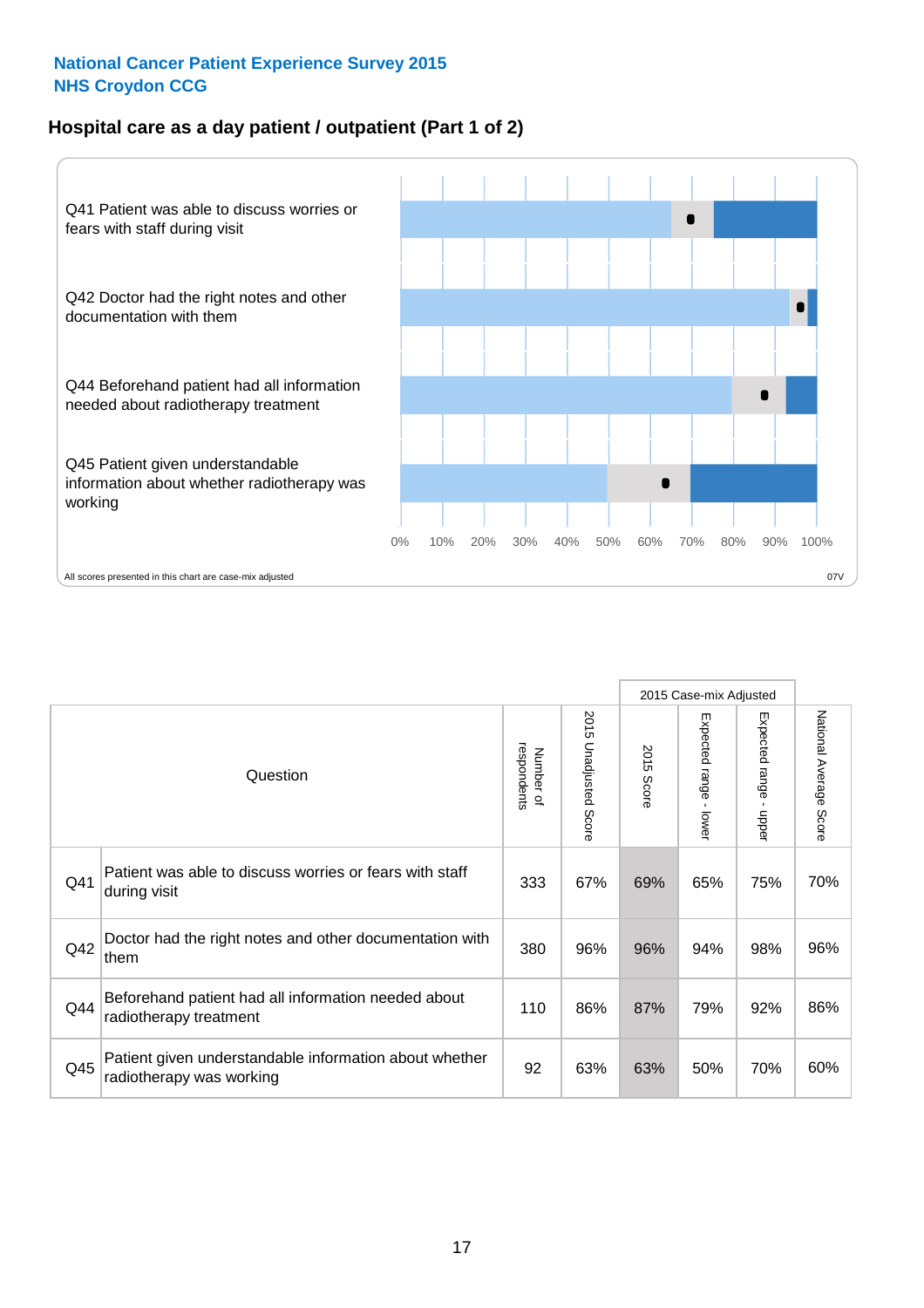#### **Hospital care as a day patient / outpatient (Part 2 of 2)**



|     |                                                                                    |                                       |                             | 2015 Case-mix Adjusted |                              |                         |                           |
|-----|------------------------------------------------------------------------------------|---------------------------------------|-----------------------------|------------------------|------------------------------|-------------------------|---------------------------|
|     | Question                                                                           | respondents<br>Number<br>$\mathbf{Q}$ | 2015<br>Unadjusted<br>Score | 2015<br>Score          | Expected<br>I range<br>lower | Expected range<br>doper | National Average<br>Score |
| Q47 | Beforehand patient had all information needed about<br>chemotherapy treatment      | 225                                   | 83%                         | 83%                    | 80%                          | 89%                     | 84%                       |
| Q48 | Patient given understandable information about whether<br>chemotherapy was working | 206                                   | 67%                         | 67%                    | 61%                          | 74%                     | 68%                       |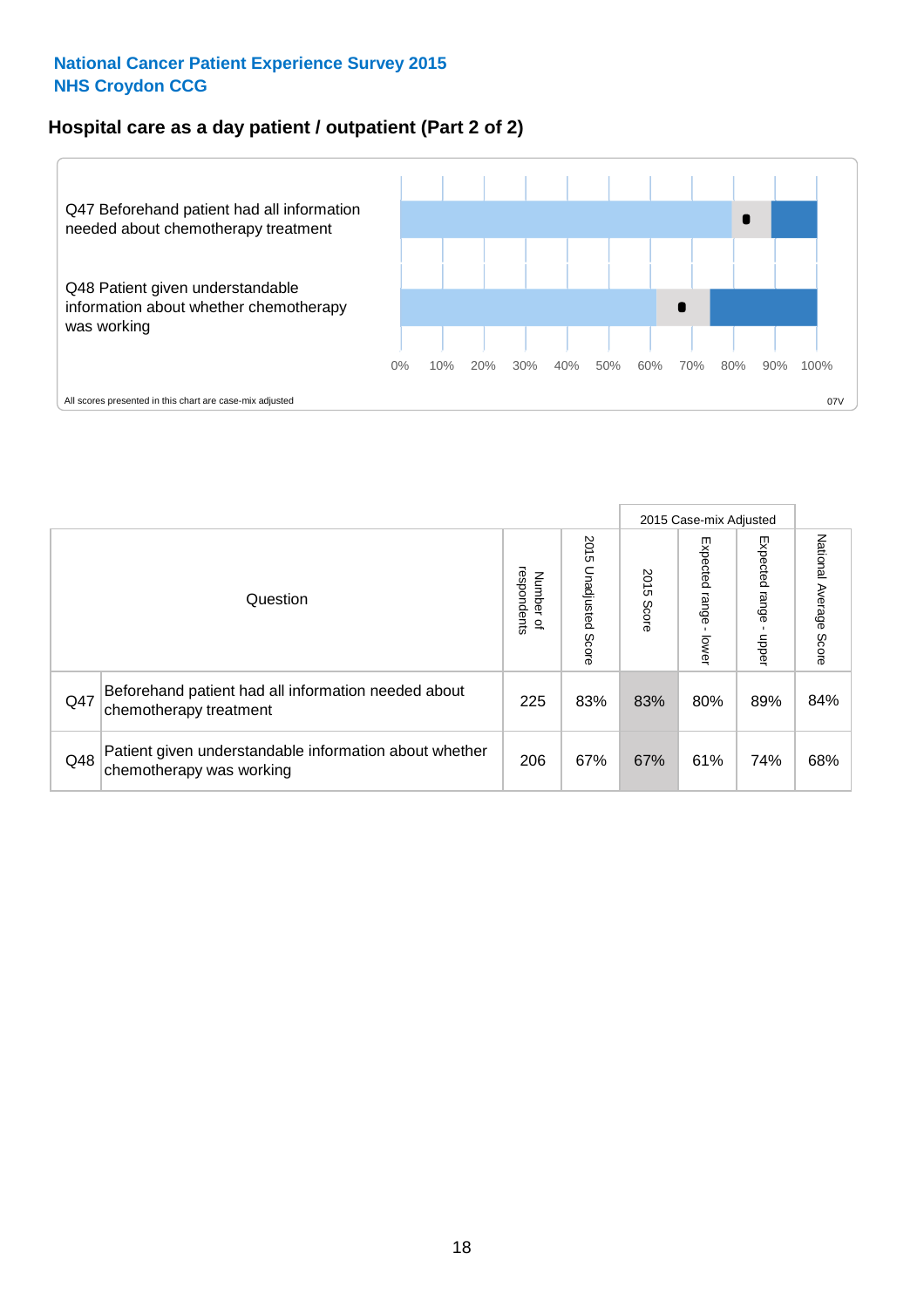#### **Home care and support**



All scores presented in this chart are case-mix adjusted

|                 |                                                                                                     |                          |                       | 2015 Case-mix Adjusted |                         |                         |                           |
|-----------------|-----------------------------------------------------------------------------------------------------|--------------------------|-----------------------|------------------------|-------------------------|-------------------------|---------------------------|
|                 | Question                                                                                            | respondents<br>Number of | 2015 Unadjusted Score | 2015<br>Score          | Expected range<br>lower | Expected range<br>nbber | National Average<br>Score |
| Q49             | Hospital staff gave family or someone close all the<br>information needed to help with care at home | 332                      | 55%                   | 56%                    | 52%                     | 63%                     | 58%                       |
| Q50             | Patient definitely given enough support from health or<br>social services during treatment          | 237                      | 41%                   | 44%                    | 46%                     | 61%                     | 54%                       |
| Q <sub>51</sub> | Patient definitely given enough support from health or<br>social services after treatment           | 144                      | 35%                   | 39%                    | 37%                     | 53%                     | 45%                       |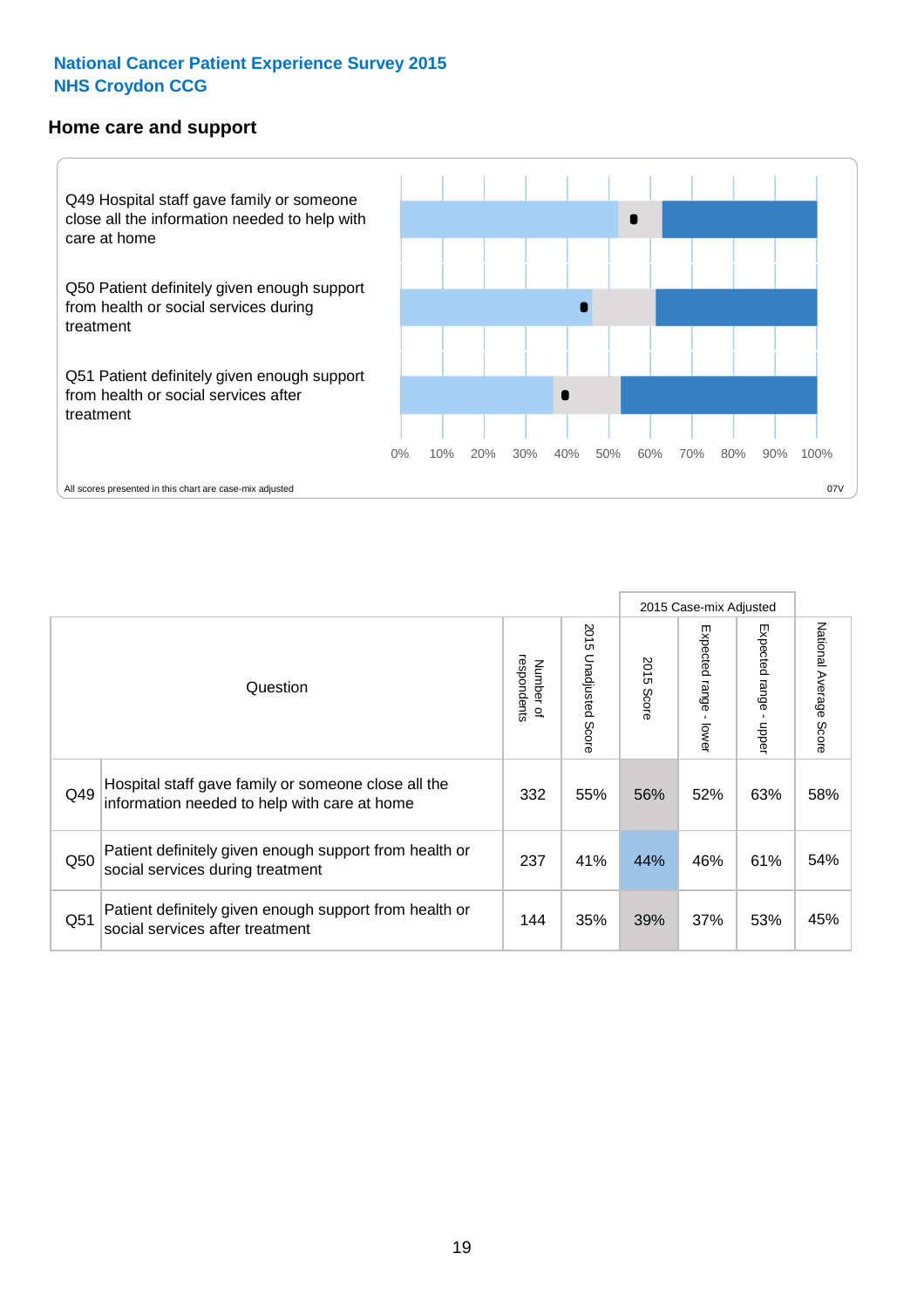#### **Care from your general practice**



|     |                                                                           |                                   |                             | 2015 Case-mix Adjusted |                                   |                            |                           |
|-----|---------------------------------------------------------------------------|-----------------------------------|-----------------------------|------------------------|-----------------------------------|----------------------------|---------------------------|
|     | Question                                                                  | respondents<br>Number<br>$\Omega$ | 2015<br>Unadjusted<br>Score | 2015<br>Score          | Expected<br><b>Lange</b><br>lower | Expected<br>range<br>nbber | National Average<br>Score |
| Q52 | GP given enough information about patient's condition<br>and treatment    | 379                               | 96%                         | 97%                    | 93%                               | 97%                        | 95%                       |
| Q53 | Practice staff definitely did everything they could to<br>support patient | 315                               | 57%                         | 58%                    | 57%                               | 68%                        | 63%                       |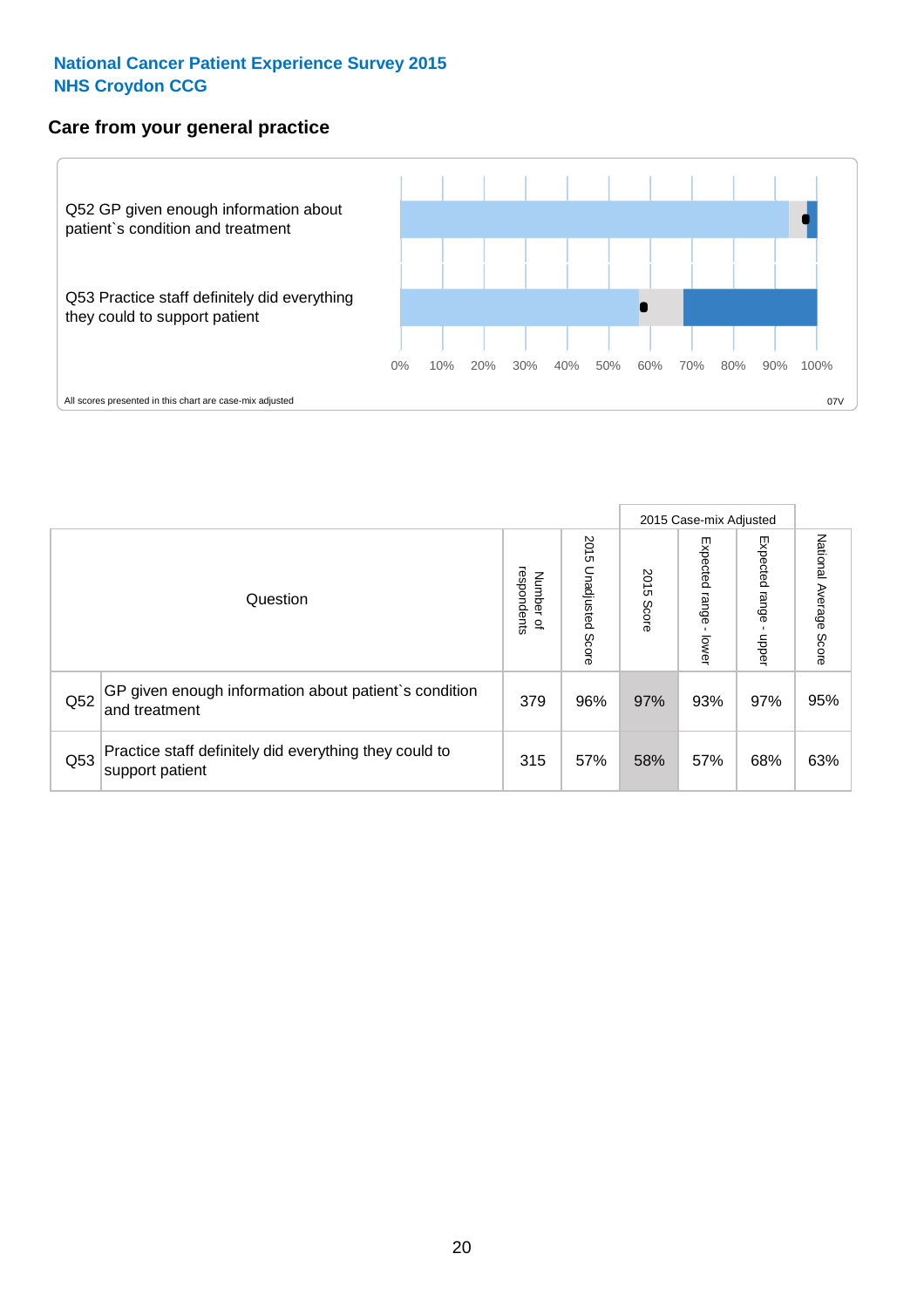#### **Your overall NHS care (Part 1 of 2)**



|     |                                                                    |                          |                       | 2015 Case-mix Adjusted |                                           |                                           |                        |
|-----|--------------------------------------------------------------------|--------------------------|-----------------------|------------------------|-------------------------------------------|-------------------------------------------|------------------------|
|     | Question                                                           | respondents<br>Number of | 2015 Unadjusted Score | 2015<br><b>Score</b>   | Expected range<br>$\blacksquare$<br>lower | Expected range<br>$\blacksquare$<br>nbber | National Average Score |
| Q54 | Hospital and community staff always worked well together           | 402                      | 52%                   | 55%                    | 55%                                       | 66%                                       | 61%                    |
| Q55 | Patient given a care plan                                          | 332                      | 35%                   | 34%                    | 28%                                       | 38%                                       | 33%                    |
| Q56 | Overall the administration of the care was very good /<br>good     | 418                      | 90%                   | 90%                    | 86%                                       | 92%                                       | 89%                    |
| Q57 | Length of time for attending clinics and appointments was<br>right | 415                      | 62%                   | 63%                    | 59%                                       | 73%                                       | 66%                    |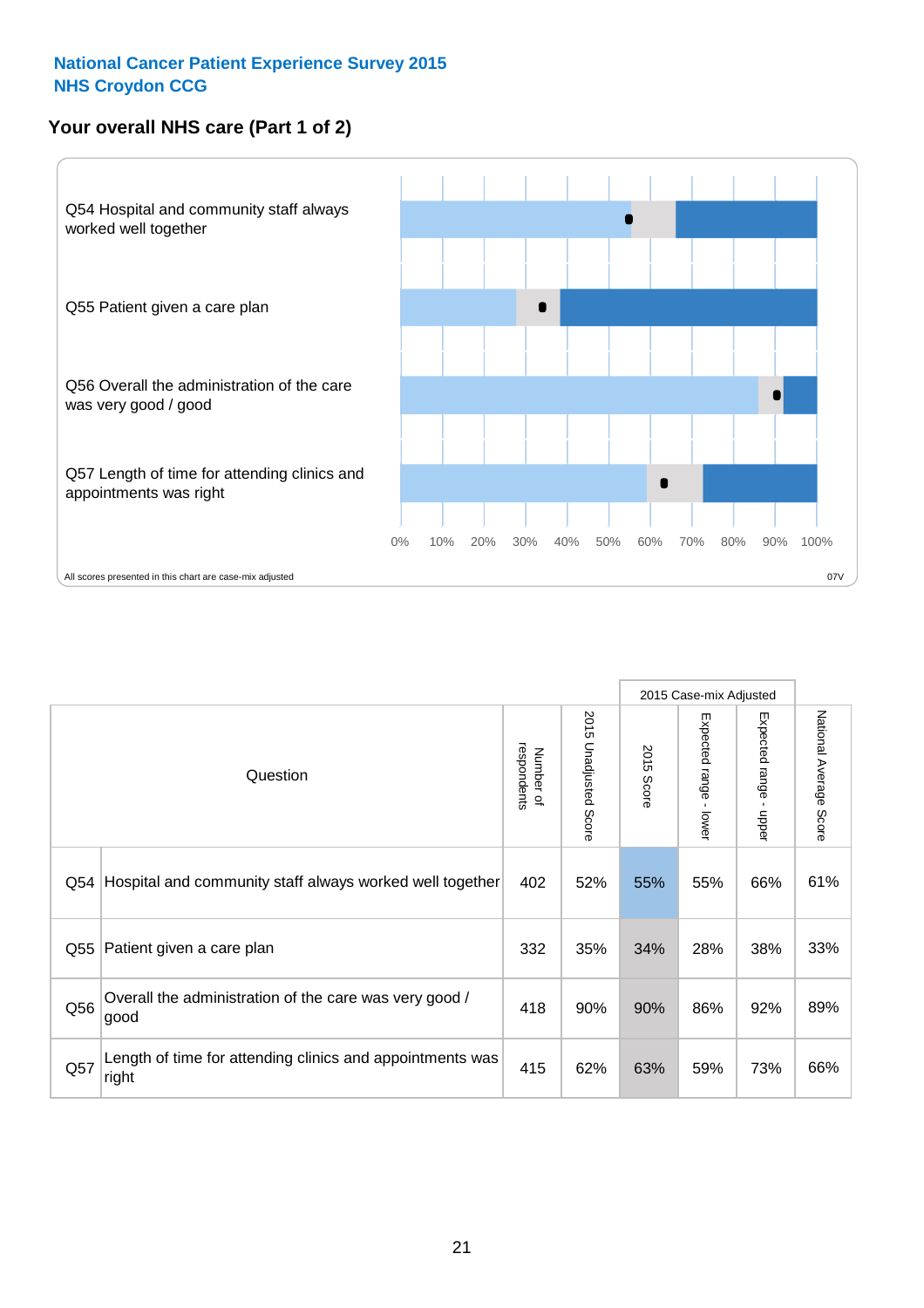#### **Your overall NHS care (Part 2 of 2)**



|     |                                                       |                                   |                             |               |                            | 2015 Case-mix Adjusted     |                        |
|-----|-------------------------------------------------------|-----------------------------------|-----------------------------|---------------|----------------------------|----------------------------|------------------------|
|     | Question                                              | respondents<br>Number<br>$\Omega$ | 2015<br>Unadjusted<br>Score | 2015<br>Score | Expected<br>range<br>lower | Expected<br>range<br>nbber | National Average Score |
| Q58 | Taking part in cancer research discussed with patient | 398                               | 45%                         | 43%           | 21%                        | 35%                        | 28%                    |



|     |                                                                        |                                              |                             |               |                                         | 2015 Case-mix Adjusted                                |                              |
|-----|------------------------------------------------------------------------|----------------------------------------------|-----------------------------|---------------|-----------------------------------------|-------------------------------------------------------|------------------------------|
|     | Question                                                               | respondents<br>Number<br>$\overline{\sigma}$ | 2015<br>Jnadjusted<br>Score | 2015<br>Score | OWer<br>limit<br>range<br>٩<br>expected | Upper<br>limit<br>range<br>$\overline{a}$<br>expected | National<br>Average<br>Score |
| Q59 | Patient's average rating of care scored from very poor to<br>very good | 411                                          | 8.6                         | 8.7           | 8.6                                     | 8.8                                                   | 8.7                          |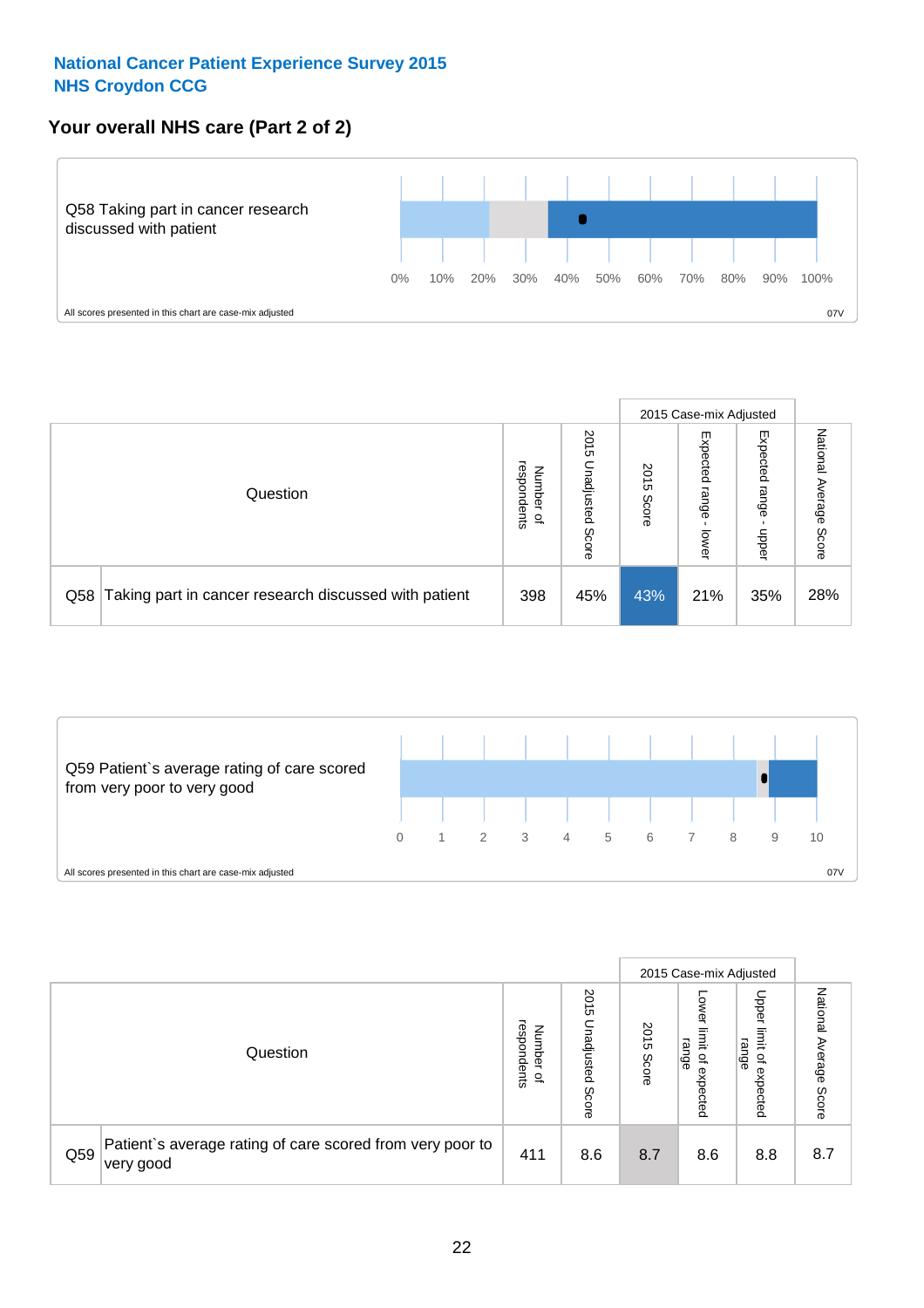### **Comparisons by tumour group for this CCG**

The following tables show the unadjusted CCG and the national percentage scores for each question broken down by tumour group. Where a cell in the table contains an asterisk this indicates that the number of patients in that group was below 21 and too small to display. Where a cell in the table contains "n.a." this indicates that there were no respondents for that tumour group.

### **Seeing your GP**

|                      | Q1. Saw GP once /<br>had to go to hospital | twice before being told | Q2. Patient thought<br>they were seen as<br>soon as necessary |                 |  |
|----------------------|--------------------------------------------|-------------------------|---------------------------------------------------------------|-----------------|--|
| <b>Cancer type</b>   | This CCG <sup>\$</sup>                     | <b>National</b>         | This CCG <sup>\$</sup>                                        | <b>National</b> |  |
| Brain / CNS          | n.a.                                       | 60%                     | n.a.                                                          | 77%             |  |
| <b>Breast</b>        | 85%                                        | 93%                     | 83%                                                           | 88%             |  |
| Colorectal / LGT     | 67%                                        | 72%                     | 78%                                                           | 80%             |  |
| Gynaecological       | $\star$                                    | 75%                     | 67%                                                           | 78%             |  |
| Haematological       | 65%                                        | 64%                     | 76%                                                           | 80%             |  |
| <b>Head and Neck</b> | $\star$                                    | 77%                     | $\star$                                                       | 79%             |  |
| Lung                 | $\star$                                    | 69%                     | 86%                                                           | 83%             |  |
| Prostate             | 84%                                        | 79%                     | 76%                                                           | 85%             |  |
| Sarcoma              | $\star$                                    | 64%                     | $\star$                                                       | 69%             |  |
| <b>Skin</b>          | $\star$                                    | 91%                     | $\star$                                                       | 87%             |  |
| <b>Upper Gastro</b>  | $\star$                                    | 70%                     | $\star$                                                       | 78%             |  |
| Urological           | 86%                                        | 81%                     | 72%                                                           | 84%             |  |
| Other                | 79%                                        | 70%                     | 74%                                                           | 78%             |  |
| <b>All Cancers</b>   | 75%                                        | 76%                     | 77%                                                           | 82%             |  |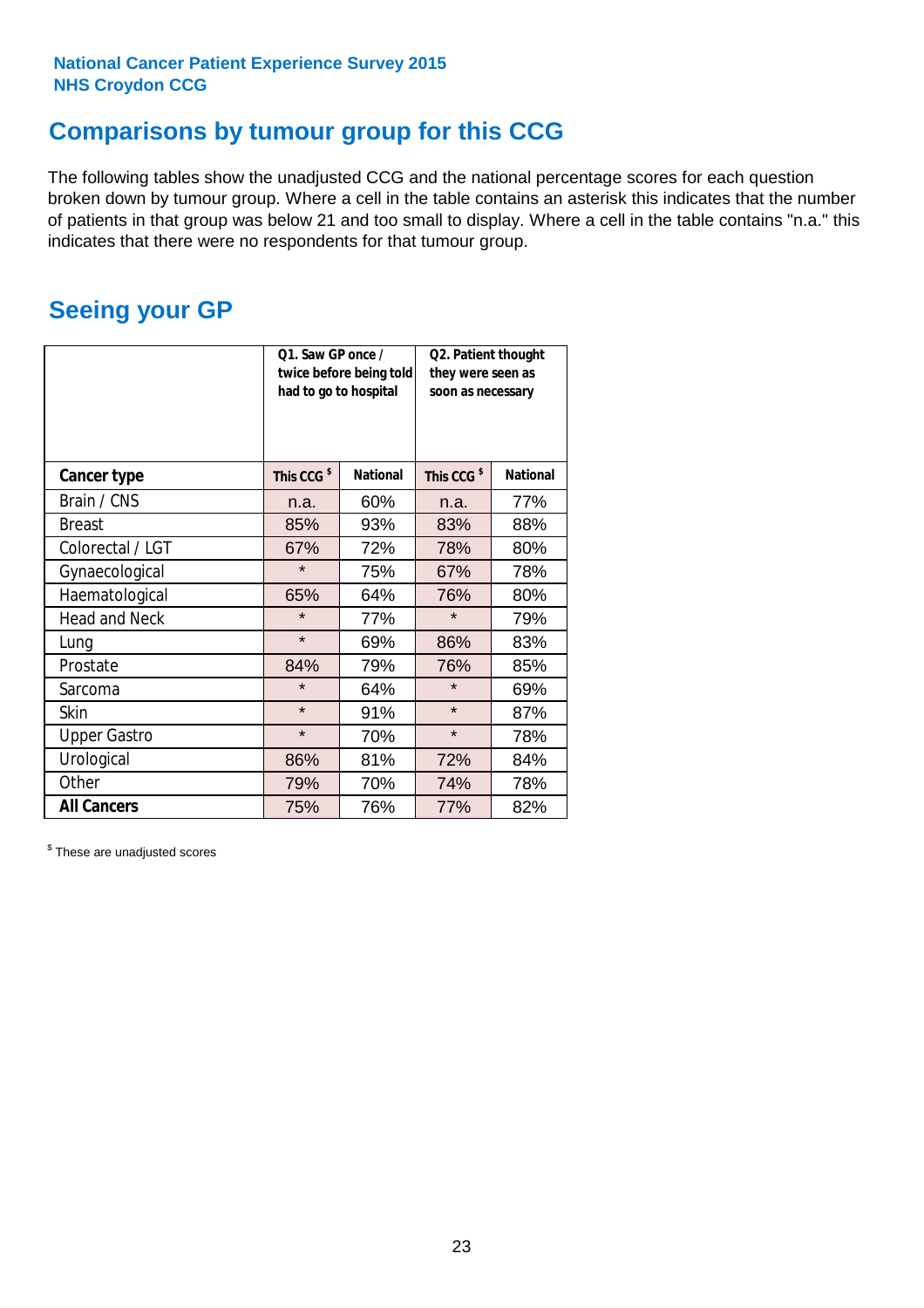## **Diagnostic tests**

|                      | be done was about<br>right | Q6. The length of time<br>waiting for the test to | Q7. Given complete<br>explanation of test<br>results in<br>understandable way |                 |  |
|----------------------|----------------------------|---------------------------------------------------|-------------------------------------------------------------------------------|-----------------|--|
| <b>Cancer type</b>   | This CCG <sup>\$</sup>     | <b>National</b>                                   | This CCG <sup>\$</sup>                                                        | <b>National</b> |  |
| Brain / CNS          | n.a.                       | 87%                                               | n.a.                                                                          | 69%             |  |
| <b>Breast</b>        | 87%                        | 90%                                               | 72%                                                                           | 82%             |  |
| Colorectal / LGT     | 85%                        | 86%                                               | 63%                                                                           | 81%             |  |
| Gynaecological       | 77%                        | 84%                                               | 71%                                                                           | 76%             |  |
| Haematological       | 85%                        | 87%                                               | 83%                                                                           | 76%             |  |
| <b>Head and Neck</b> | $\star$                    | 84%                                               | $\star$                                                                       | 77%             |  |
| Lung                 | 100%                       | 87%                                               | 70%                                                                           | 78%             |  |
| Prostate             | 81%                        | 85%                                               | 72%                                                                           | 79%             |  |
| Sarcoma              | $\star$                    | 81%                                               | $\star$                                                                       | 77%             |  |
| <b>Skin</b>          | $\star$                    | 89%                                               | $\star$                                                                       | 85%             |  |
| <b>Upper Gastro</b>  | $\star$                    | 83%                                               | $\star$                                                                       | 77%             |  |
| Urological           | 88%                        | 85%                                               | 72%                                                                           | 78%             |  |
| Other                | 87%                        | 85%                                               | 77%                                                                           | 76%             |  |
| <b>All Cancers</b>   | 86%                        | 87%                                               | 73%                                                                           | 79%             |  |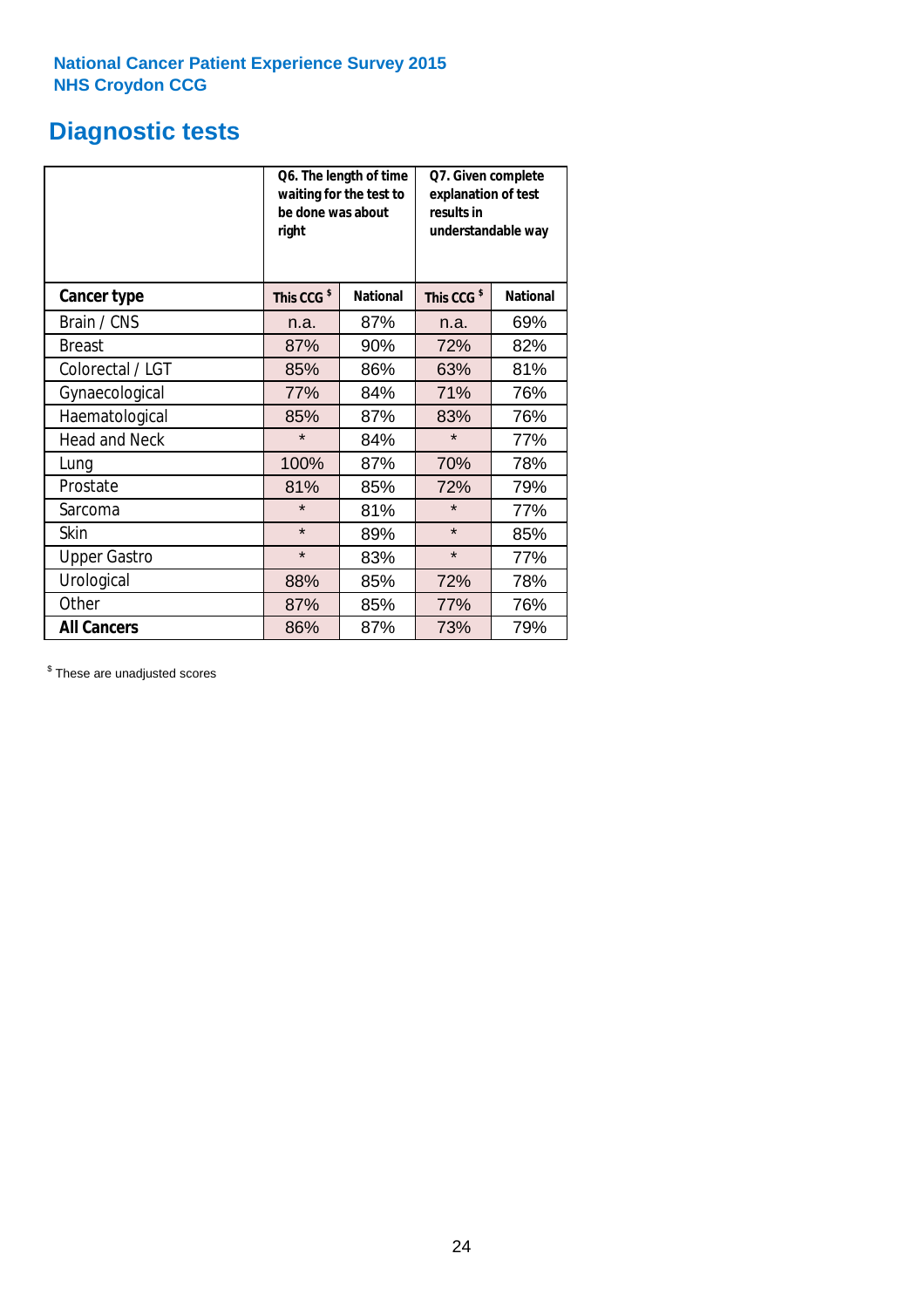### **Finding out what was wrong with you**

|                      | Q8. Patient told they<br>could bring a family<br>member or friend<br>when first told they<br>had cancer |                 | Q9. Patient felt they<br>were told sensitively<br>that they had cancer |                 | Q10. Patient<br>completely understood<br>the explanation of<br>what was wrong |                 | Q11. Patient given<br>easy to understand<br>written information<br>about the type of<br>cancer they had |                 |
|----------------------|---------------------------------------------------------------------------------------------------------|-----------------|------------------------------------------------------------------------|-----------------|-------------------------------------------------------------------------------|-----------------|---------------------------------------------------------------------------------------------------------|-----------------|
| Cancer type          | This CCG <sup>\$</sup>                                                                                  | <b>National</b> | This CCG <sup>\$</sup>                                                 | <b>National</b> | This CCG <sup>\$</sup>                                                        | <b>National</b> | This CCG <sup>\$</sup>                                                                                  | <b>National</b> |
| Brain / CNS          | n.a.                                                                                                    | 85%             | n.a.                                                                   | 79%             | n.a.                                                                          | 60%             | n.a.                                                                                                    | 62%             |
| <b>Breast</b>        | 82%                                                                                                     | 83%             | 88%                                                                    | 88%             | 64%                                                                           | 78%             | 72%                                                                                                     | 76%             |
| Colorectal / LGT     | 86%                                                                                                     | 83%             | 88%                                                                    | 85%             | 66%                                                                           | 79%             | 64%                                                                                                     | 71%             |
| Gynaecological       | 68%                                                                                                     | 75%             | 92%                                                                    | 83%             | 64%                                                                           | 73%             | 52%                                                                                                     | 69%             |
| Haematological       | 77%                                                                                                     | 75%             | 97%                                                                    | 83%             | 65%                                                                           | 60%             | 87%                                                                                                     | 74%             |
| <b>Head and Neck</b> | $\star$                                                                                                 | 73%             | $\star$                                                                | 85%             | $\star$                                                                       | 75%             | $\star$                                                                                                 | 61%             |
| Lung                 | 77%                                                                                                     | 80%             | 88%                                                                    | 83%             | 68%                                                                           | 75%             | 54%                                                                                                     | 66%             |
| Prostate             | 83%                                                                                                     | 80%             | 93%                                                                    | 84%             | 69%                                                                           | 78%             | 77%                                                                                                     | 80%             |
| Sarcoma              | $\star$                                                                                                 | 77%             | $\star$                                                                | 82%             | $\star$                                                                       | 63%             | $\star$                                                                                                 | 61%             |
| Skin                 | $\star$                                                                                                 | 71%             | $\star$                                                                | 90%             | $\star$                                                                       | 83%             | $\star$                                                                                                 | 84%             |
| <b>Upper Gastro</b>  | $\star$                                                                                                 | 79%             | $\star$                                                                | 79%             | $\star$                                                                       | 72%             | $\star$                                                                                                 | 64%             |
| Urological           | 67%                                                                                                     | 74%             | 76%                                                                    | 82%             | 63%                                                                           | 76%             | 47%                                                                                                     | 71%             |
| Other                | 80%                                                                                                     | 77%             | 79%                                                                    | 82%             | 63%                                                                           | 72%             | 60%                                                                                                     | 61%             |
| <b>All Cancers</b>   | 79%                                                                                                     | 79%             | 87%                                                                    | 84%             | 65%                                                                           | 73%             | 67%                                                                                                     | 72%             |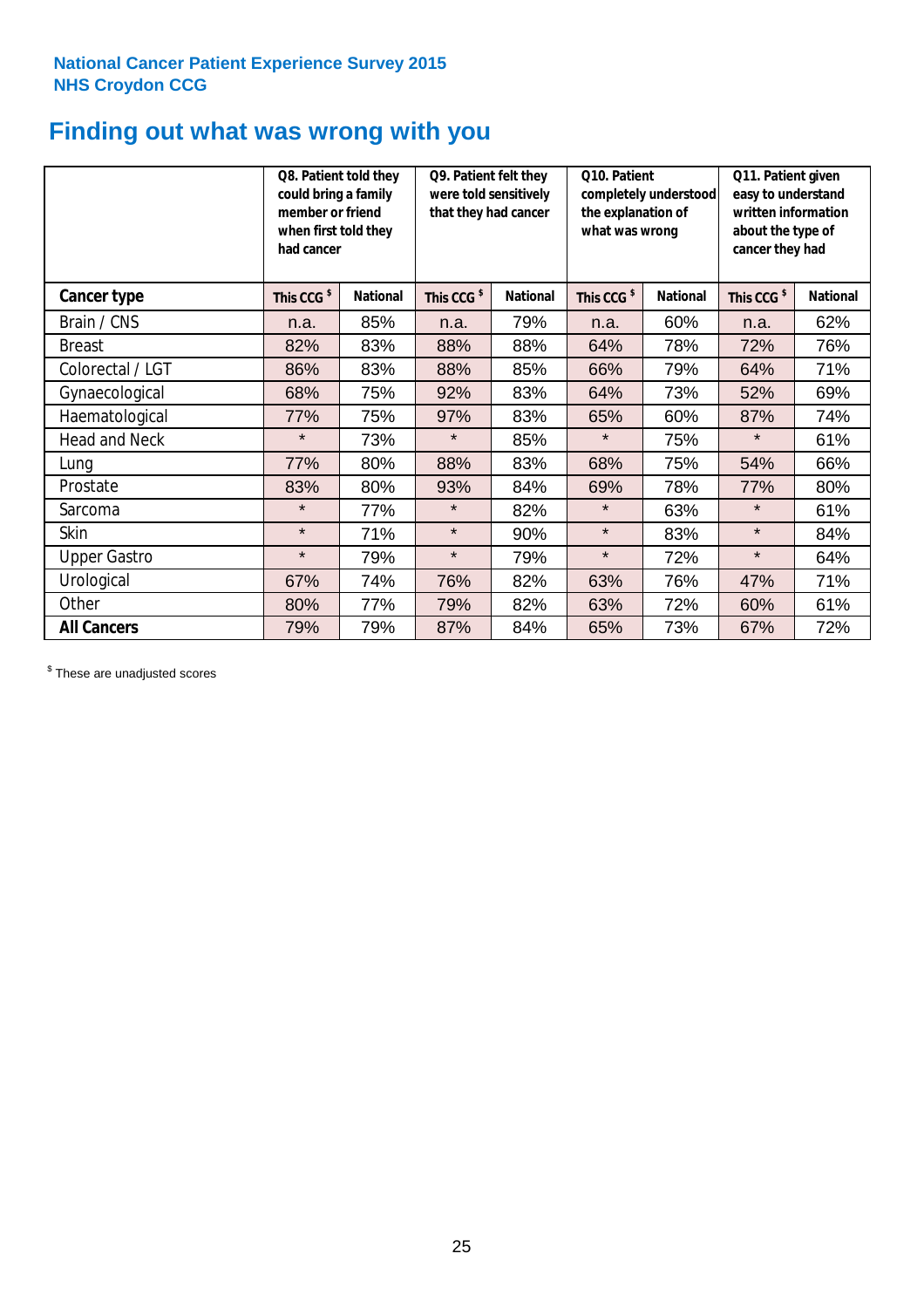## **Deciding the best treatment for you**

|                      | treatment options<br>were completely<br>explained | Q12. Patient felt that | Q13. Possible side<br>understandable way | effects explained in an | Q14. Patient given<br>practical advice and<br>support in dealing with<br>side effects of<br>treatment |                 |  |
|----------------------|---------------------------------------------------|------------------------|------------------------------------------|-------------------------|-------------------------------------------------------------------------------------------------------|-----------------|--|
| <b>Cancer type</b>   | This CCG <sup>\$</sup>                            | <b>National</b>        | This CCG <sup>\$</sup>                   | <b>National</b>         | This CCG <sup>\$</sup>                                                                                | <b>National</b> |  |
| Brain / CNS          | n.a.                                              | 80%                    | n.a.                                     | 71%                     | n.a.                                                                                                  | 62%             |  |
| <b>Breast</b>        | 81%                                               | 84%                    | 64%                                      | 76%                     | 61%                                                                                                   | 69%             |  |
| Colorectal / LGT     | 63%                                               | 85%                    | 66%                                      | 75%                     | 59%                                                                                                   | 68%             |  |
| Gynaecological       | 68%                                               | 84%                    | 76%                                      | 76%                     | 64%                                                                                                   | 68%             |  |
| Haematological       | 85%                                               | 81%                    | 73%                                      | 69%                     | 71%                                                                                                   | 65%             |  |
| <b>Head and Neck</b> | $\star$                                           | 85%                    | $\star$                                  | 72%                     | $\star$                                                                                               | 67%             |  |
| Lung                 | 73%                                               | 84%                    | 58%                                      | 74%                     | 64%                                                                                                   | 69%             |  |
| Prostate             | 87%                                               | 80%                    | 57%                                      | 71%                     | 53%                                                                                                   | 61%             |  |
| Sarcoma              | $\star$                                           | 82%                    | $\star$                                  | 75%                     | $\star$                                                                                               | 66%             |  |
| Skin                 | $\star$                                           | 88%                    | $\star$                                  | 75%                     | $\star$                                                                                               | 74%             |  |
| <b>Upper Gastro</b>  | $\star$                                           | 83%                    | $\star$                                  | 72%                     | $\star$                                                                                               | 66%             |  |
| Urological           | 74%                                               | 80%                    | 61%                                      | 69%                     | 61%                                                                                                   | 61%             |  |
| Other                | 80%                                               | 80%                    | 68%                                      | 72%                     | 61%                                                                                                   | 64%             |  |
| <b>All Cancers</b>   | 78%                                               | 83%                    | 65%                                      | 73%                     | 63%                                                                                                   | 66%             |  |

|                      | in the future          | Q15. Patient definitely<br>told about side effects<br>that could affect them | Q16. Patient definitely<br>involved in decisions<br>about care and<br>treatment |                 |  |
|----------------------|------------------------|------------------------------------------------------------------------------|---------------------------------------------------------------------------------|-----------------|--|
| <b>Cancer type</b>   | This CCG <sup>\$</sup> | <b>National</b>                                                              | This CCG <sup>\$</sup>                                                          | <b>National</b> |  |
| Brain / CNS          | n.a.                   | 56%                                                                          | n.a.                                                                            | 74%             |  |
| <b>Breast</b>        | 52%                    | 55%                                                                          | 74%                                                                             | 79%             |  |
| Colorectal / LGT     | 36%                    | 56%                                                                          | 67%                                                                             | 79%             |  |
| Gynaecological       | 54%<br>40%             |                                                                              | 56%                                                                             | 76%             |  |
| Haematological       | 62%                    | 50%                                                                          | 76%                                                                             | 77%             |  |
| <b>Head and Neck</b> | $\star$                | 58%                                                                          | $\star$                                                                         | 76%             |  |
| Lung                 | 36%                    | 54%                                                                          | 60%                                                                             | 78%             |  |
| Prostate             | 59%                    | 63%                                                                          | 84%                                                                             | 79%             |  |
| Sarcoma              | $\star$                | 54%                                                                          | $\star$                                                                         | 77%             |  |
| Skin                 | $\star$                | 66%                                                                          | $\star$                                                                         | 86%             |  |
| <b>Upper Gastro</b>  | $\star$                | 53%                                                                          | $\star$                                                                         | 77%             |  |
| Urological           | 53%                    | 52%                                                                          | 72%                                                                             | 75%             |  |
| Other                | 53%                    | 51%                                                                          | 64%                                                                             | 75%             |  |
| <b>All Cancers</b>   | 52%                    | 54%                                                                          | 71%                                                                             | 78%             |  |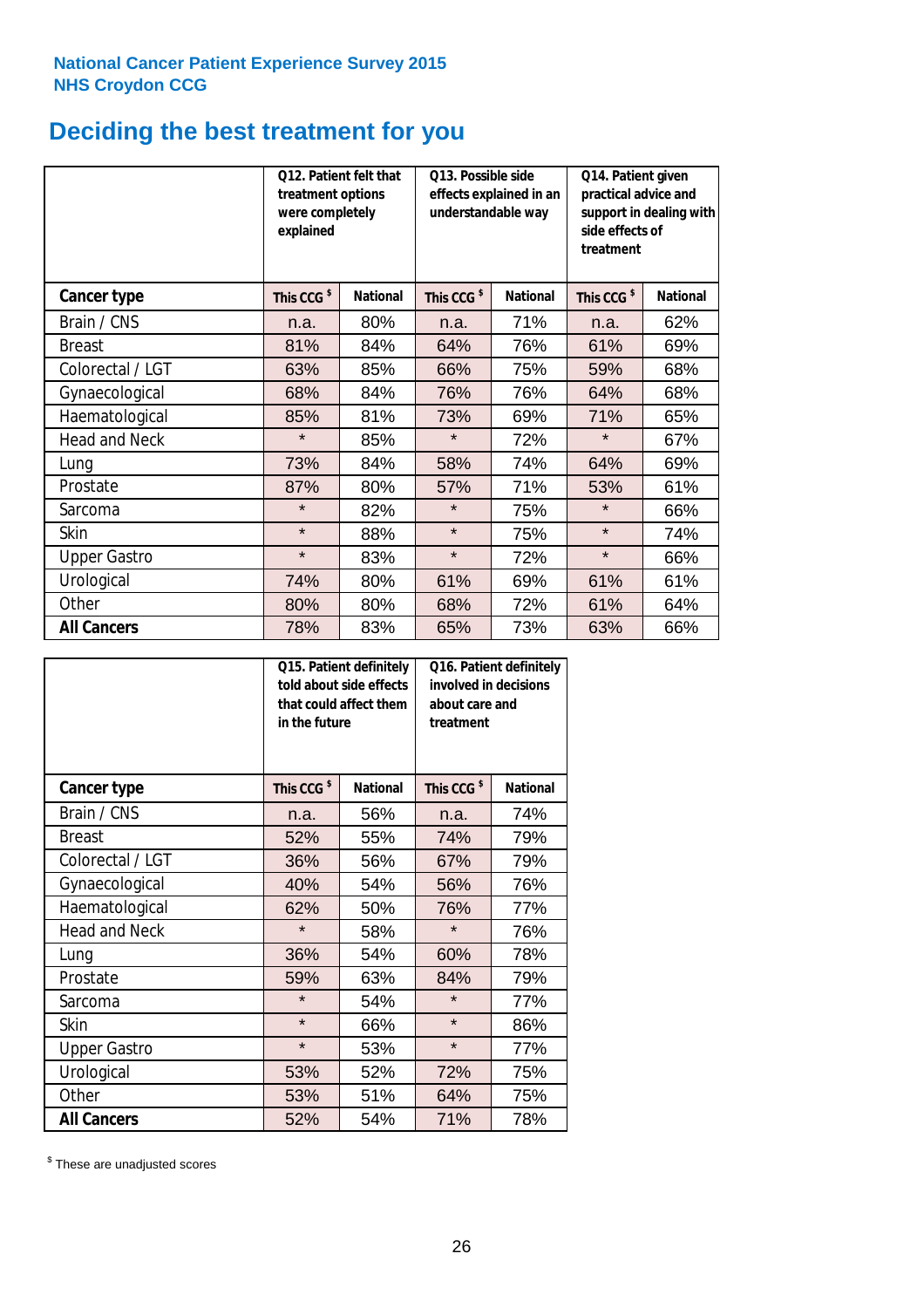## **Clinical Nurse Specialist**

|                      | would support them<br>through their<br>treatment | Q17. Patient given the<br>name of the CNS who | Q18. Patient found it<br>easy to contact their<br><b>CNS</b> |                 | <b>Q19. Get</b><br>understandable<br>answers to important<br>questions all or most<br>of the time |                 |
|----------------------|--------------------------------------------------|-----------------------------------------------|--------------------------------------------------------------|-----------------|---------------------------------------------------------------------------------------------------|-----------------|
| <b>Cancer type</b>   | This CCG <sup>\$</sup>                           | <b>National</b>                               | This CCG <sup>\$</sup>                                       | <b>National</b> | This CCG <sup>\$</sup>                                                                            | <b>National</b> |
| Brain / CNS          | n.a.                                             | 95%                                           | n.a.                                                         | 84%             | n.a.                                                                                              | 85%             |
| <b>Breast</b>        | 90%                                              | 94%                                           | 81%                                                          | 85%             | 82%                                                                                               | 88%             |
| Colorectal / LGT     | 95%                                              | 91%                                           | 71%                                                          | 88%             | 76%                                                                                               | 90%             |
| Gynaecological       | 92%                                              | 93%                                           | 82%                                                          | 86%             | 86%                                                                                               | 87%             |
| Haematological       | 91%                                              | 89%                                           | 94%                                                          | 89%             | 88%                                                                                               | 90%             |
| <b>Head and Neck</b> | $\star$                                          | 88%                                           | $\star$                                                      | 86%             | $\star$                                                                                           | 88%             |
| Lung                 | 100%                                             | 93%                                           | 86%                                                          | 89%             | 82%                                                                                               | 89%             |
| Prostate             | 79%                                              | 89%                                           | 73%                                                          | 83%             | 88%                                                                                               | 88%             |
| Sarcoma              | $\star$                                          | 87%                                           | $\star$                                                      | 86%             | $\star$                                                                                           | 88%             |
| Skin                 | $\star$                                          | 88%                                           | $\star$                                                      | 90%             | $\star$                                                                                           | 92%             |
| <b>Upper Gastro</b>  | $\star$                                          | 92%                                           | $\star$                                                      | 87%             | $\star$                                                                                           | 88%             |
| Urological           | 63%                                              | 80%                                           | 86%                                                          | 85%             | 86%                                                                                               | 88%             |
| Other                | 91%                                              | 86%                                           | 83%                                                          | 86%             | 88%                                                                                               | 87%             |
| <b>All Cancers</b>   | 88%                                              | 90%                                           | 83%                                                          | 87%             | 85%                                                                                               | 88%             |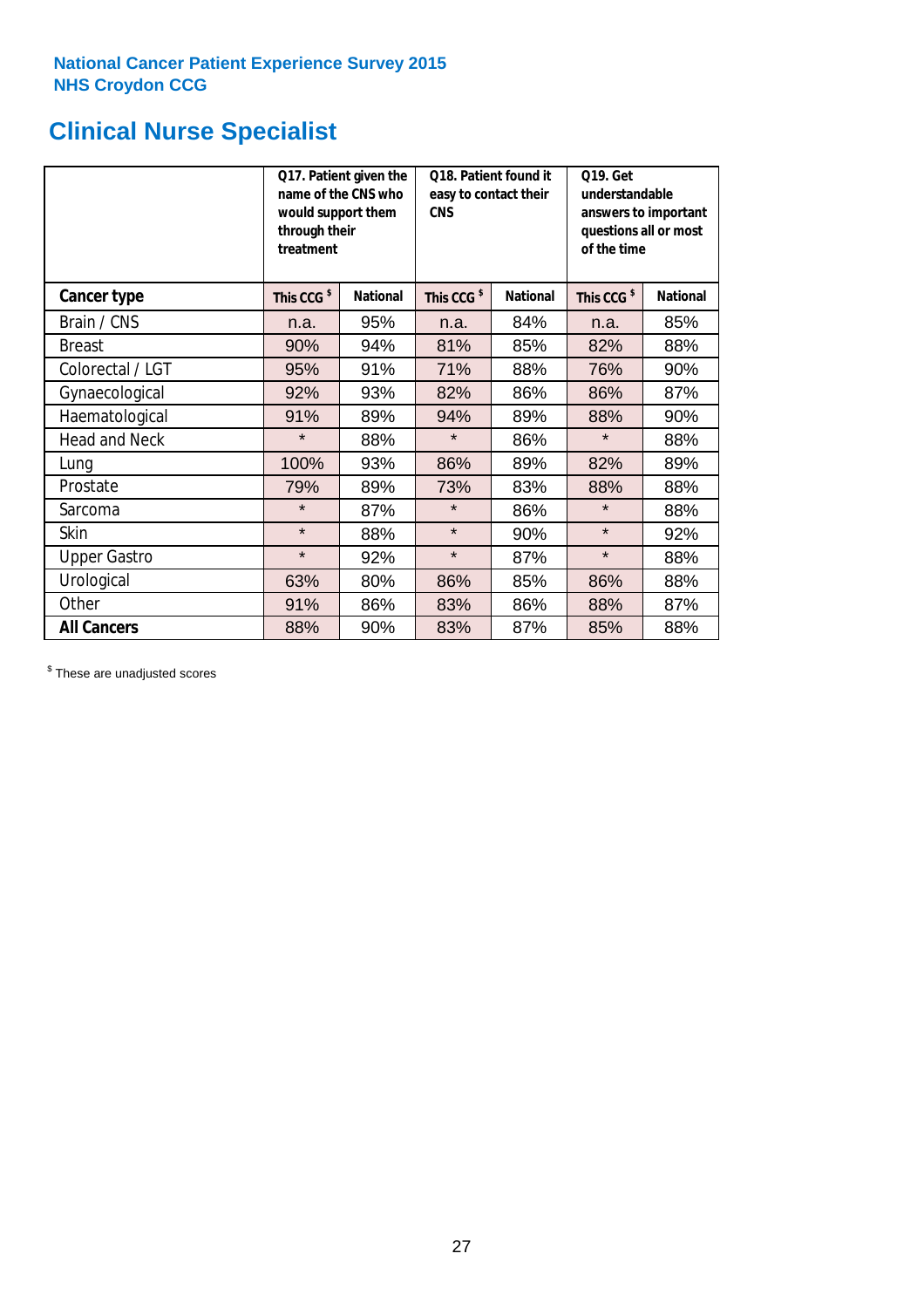## **Support for people with cancer**

|                      |                        | Q20. Hospital staff<br>Q21. Hospital staff<br>gave information<br>gave information<br>about support groups<br>about impact cancer<br>could have on day to<br>day activities |                        |                 | Q22. Hospital staff<br>gave information on<br>getting financial help |                 | Q23. Hospital staff told<br>patient they could get<br>free prescriptions |                 |
|----------------------|------------------------|-----------------------------------------------------------------------------------------------------------------------------------------------------------------------------|------------------------|-----------------|----------------------------------------------------------------------|-----------------|--------------------------------------------------------------------------|-----------------|
| <b>Cancer type</b>   | This CCG <sup>\$</sup> | <b>National</b>                                                                                                                                                             | This CCG <sup>\$</sup> | <b>National</b> | This CCG <sup>\$</sup>                                               | <b>National</b> | This CCG <sup>\$</sup>                                                   | <b>National</b> |
| Brain / CNS          | n.a.                   | 85%                                                                                                                                                                         | n.a.                   | 80%             | n.a.                                                                 | 72%             | n.a.                                                                     | 79%             |
| <b>Breast</b>        | 84%                    | 88%                                                                                                                                                                         | 81%                    | 85%             | 50%                                                                  | 60%             | 75%                                                                      | 80%             |
| Colorectal / LGT     | 90%                    | 82%                                                                                                                                                                         | 78%                    | 82%             | $\star$                                                              | 52%             | $\star$                                                                  | 83%             |
| Gynaecological       | $\star$                | 83%                                                                                                                                                                         | $\star$                | 81%             | $\star$                                                              | 58%             | $\star$                                                                  | 76%             |
| Haematological       | 95%                    | 82%                                                                                                                                                                         | 88%                    | 82%             | 75%                                                                  | 56%             | 96%                                                                      | 86%             |
| <b>Head and Neck</b> | $\star$                | 83%                                                                                                                                                                         | $\star$                | 80%             | $\star$                                                              | 55%             | $\star$                                                                  | 80%             |
| Lung                 | $\star$                | 82%                                                                                                                                                                         | $\star$                | 80%             | $\star$                                                              | 68%             | $\star$                                                                  | 85%             |
| Prostate             | 79%                    | 85%                                                                                                                                                                         | 76%                    | 81%             | 19%                                                                  | 41%             | $\star$                                                                  | 76%             |
| Sarcoma              | $\star$                | 82%                                                                                                                                                                         | $\star$                | 80%             | $\star$                                                              | 57%             | $\star$                                                                  | 75%             |
| Skin                 | $\star$                | 85%                                                                                                                                                                         | $\star$                | 85%             | $\star$                                                              | 51%             | n.a.                                                                     | 65%             |
| <b>Upper Gastro</b>  | $\star$                | 82%                                                                                                                                                                         | $\star$                | 78%             | $\star$                                                              | 57%             | $\star$                                                                  | 83%             |
| Urological           | 74%                    | 71%                                                                                                                                                                         | 73%                    | 70%             | $\star$                                                              | 33%             | $\star$                                                                  | 69%             |
| Other                | 73%                    | 80%                                                                                                                                                                         | 67%                    | 77%             | 48%                                                                  | 53%             | 82%                                                                      | 79%             |
| <b>All Cancers</b>   | 82%                    | 83%                                                                                                                                                                         | 77%                    | 81%             | 50%                                                                  | 55%             | 79%                                                                      | 80%             |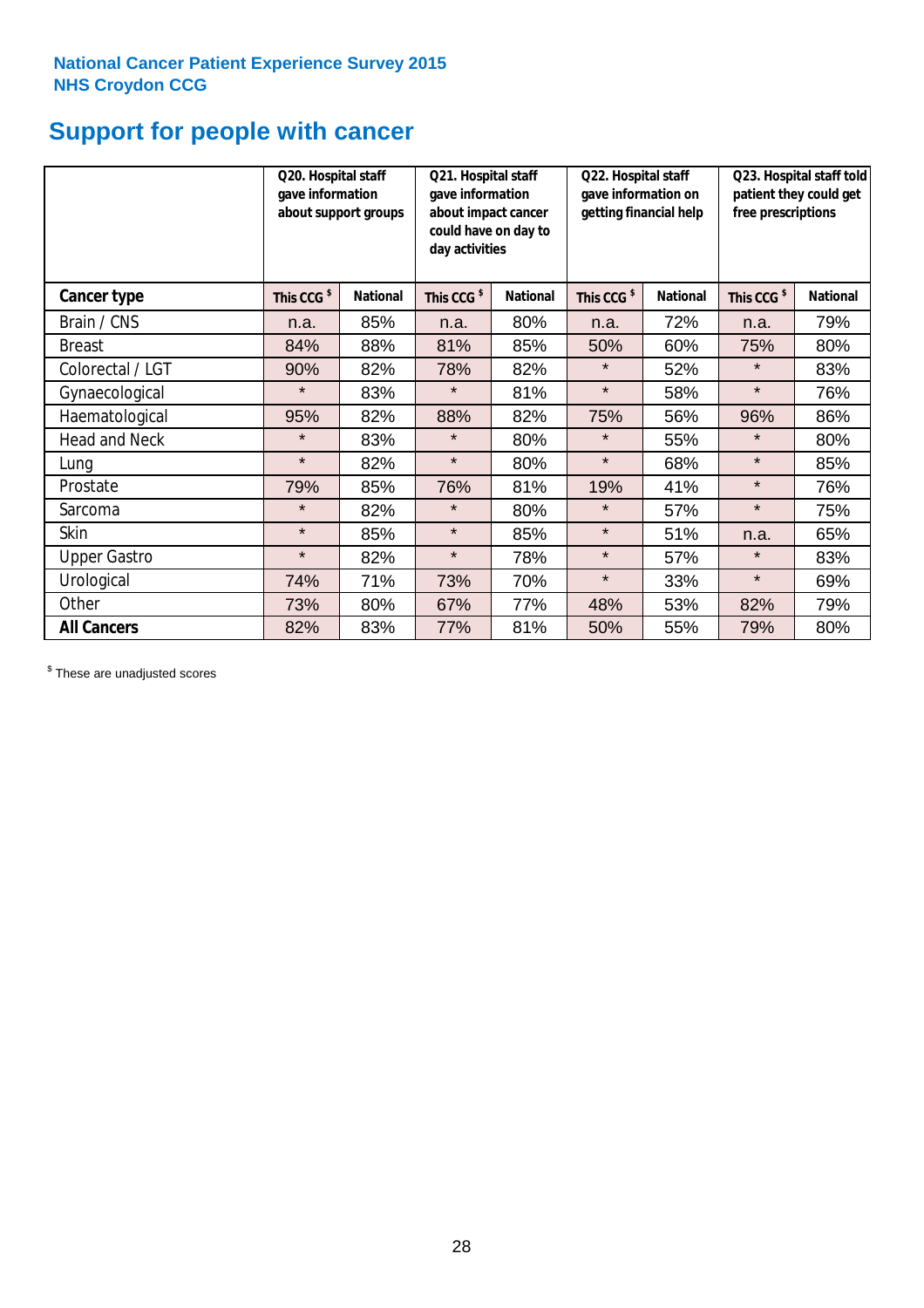## **Operations**

|                      | Q26. Staff explained<br>how operation had<br>gone in<br>understandable way |                 |  |  |  |
|----------------------|----------------------------------------------------------------------------|-----------------|--|--|--|
| <b>Cancer type</b>   | This CCG <sup>\$</sup>                                                     | <b>National</b> |  |  |  |
| Brain / CNS          | n.a.                                                                       | 75%             |  |  |  |
| <b>Breast</b>        | 74%                                                                        | 77%             |  |  |  |
| Colorectal / LGT     | 67%                                                                        | 81%             |  |  |  |
| Gynaecological       | $\star$                                                                    | 79%             |  |  |  |
| Haematological       | $\star$<br>75%                                                             |                 |  |  |  |
| <b>Head and Neck</b> | $\star$                                                                    | 77%             |  |  |  |
| Lung                 | $\star$                                                                    | 76%             |  |  |  |
| Prostate             | $\star$                                                                    | 76%             |  |  |  |
| Sarcoma              | $\star$                                                                    | 80%             |  |  |  |
| Skin                 | $\star$                                                                    | 84%             |  |  |  |
| <b>Upper Gastro</b>  | $\star$                                                                    | 81%             |  |  |  |
| Urological           | 69%                                                                        | 74%             |  |  |  |
| Other                | $\star$<br>78%                                                             |                 |  |  |  |
| <b>All Cancers</b>   | 71%<br>78%                                                                 |                 |  |  |  |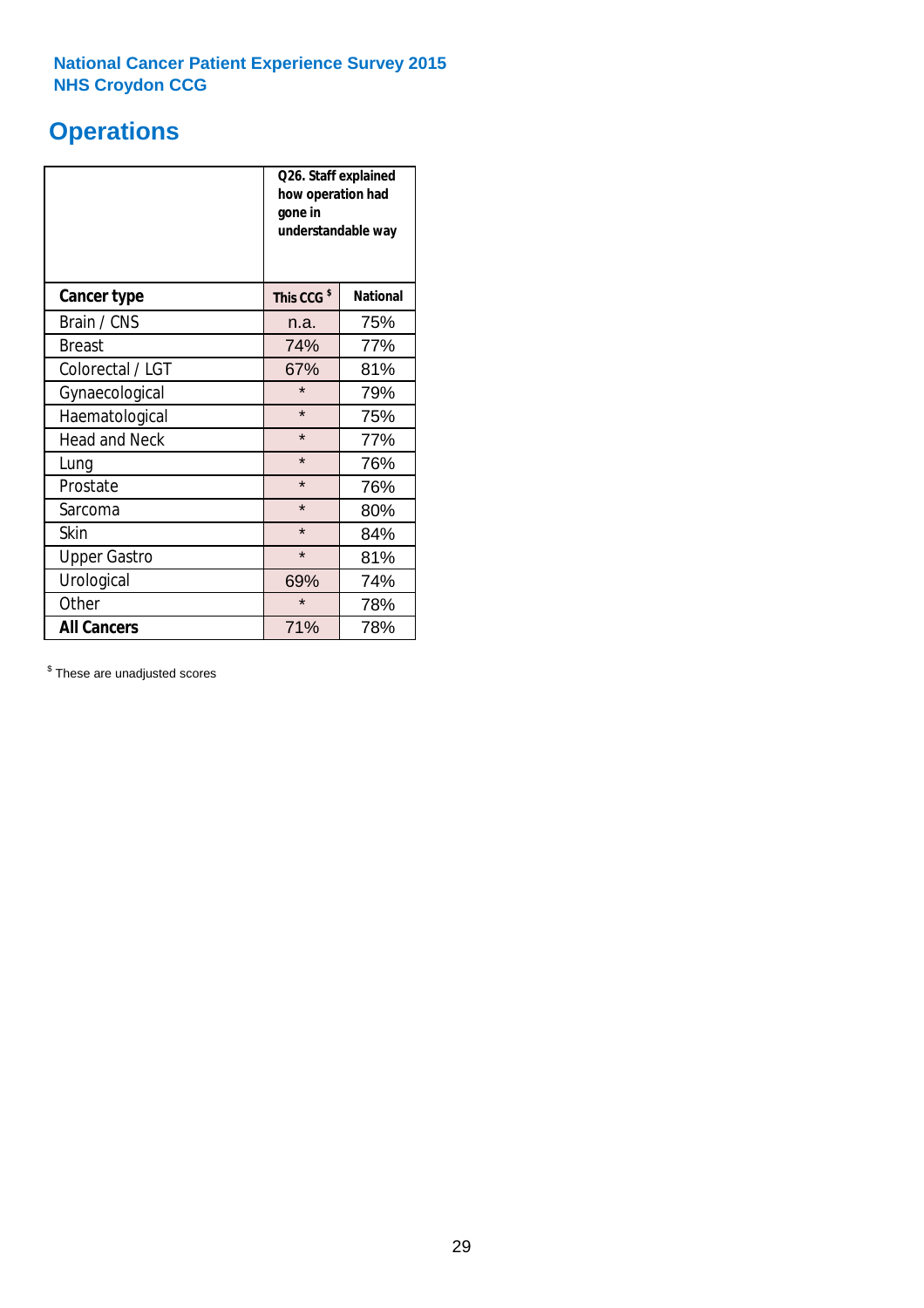## **Hospital care as an inpatient (Part 1 of 2)**

|                      | or nurses did not talk<br>they were not there | Q28. Groups of doctors<br>in front of patient as if | Q29. Patient had<br>confidence and trust in<br>all doctors treating<br>them |                 | Q30. Patient's family<br>or someone close<br>definitely had<br>opportunity to talk to<br>doctor |                 | Q31. Patient had<br>confidence and trust in I<br>all ward nurses |                 |
|----------------------|-----------------------------------------------|-----------------------------------------------------|-----------------------------------------------------------------------------|-----------------|-------------------------------------------------------------------------------------------------|-----------------|------------------------------------------------------------------|-----------------|
| <b>Cancer type</b>   | This CCG <sup>\$</sup>                        | <b>National</b>                                     | This CCG <sup>\$</sup>                                                      | <b>National</b> | This CCG <sup>\$</sup>                                                                          | <b>National</b> | This CCG <sup>\$</sup>                                           | <b>National</b> |
| Brain / CNS          | n.a.                                          | 68%                                                 | n.a.                                                                        | 78%             | n.a.                                                                                            | 65%             | n.a.                                                             | 67%             |
| <b>Breast</b>        | 77%                                           | 89%                                                 | 83%                                                                         | 86%             | 75%                                                                                             | 73%             | 67%                                                              | 74%             |
| Colorectal / LGT     | 78%                                           | 75%                                                 | 85%                                                                         | 85%             | 57%                                                                                             | 72%             | 59%                                                              | 68%             |
| Gynaecological       | $\star$                                       | 84%                                                 | $\star$                                                                     | 86%             | $\star$                                                                                         | 71%             | $\star$                                                          | 69%             |
| Haematological       | 65%                                           | 80%                                                 | 80%                                                                         | 81%             | 88%                                                                                             | 75%             | 92%                                                              | 73%             |
| <b>Head and Neck</b> | $\star$                                       | 79%                                                 | $\star$                                                                     | 85%             | $\star$                                                                                         | 73%             | $\star$                                                          | 72%             |
| Lung                 | $\star$                                       | 75%                                                 | $\star$                                                                     | 82%             | $\star$                                                                                         | 71%             | $\star$                                                          | 73%             |
| Prostate             | 86%                                           | 84%                                                 | 86%                                                                         | 87%             | $\star$                                                                                         | 72%             | 76%                                                              | 75%             |
| Sarcoma              | $\star$                                       | 82%                                                 | $\star$                                                                     | 85%             | $\star$                                                                                         | 75%             | $\star$                                                          | 70%             |
| Skin                 | $\star$                                       | 85%                                                 | $\star$                                                                     | 90%             | $\star$                                                                                         | 79%             | $\star$                                                          | 84%             |
| <b>Upper Gastro</b>  | $\star$                                       | 75%                                                 | $\star$                                                                     | 83%             | $\star$                                                                                         | 72%             | $\star$                                                          | 70%             |
| Urological           | 71%                                           | 80%                                                 | 82%                                                                         | 84%             | 73%                                                                                             | 67%             | 78%                                                              | 75%             |
| Other                | $\star$                                       | 79%                                                 | 86%                                                                         | 79%             | $\star$                                                                                         | 70%             | 81%                                                              | 69%             |
| <b>All Cancers</b>   | 76%                                           | 81%                                                 | 85%                                                                         | 84%             | 75%                                                                                             | 72%             | 73%                                                              | 72%             |

|                      | Q32. Always / nearly<br>always enough nurses<br>on duty |                 | Q33. All staff asked<br>patient what name<br>they preferred to be<br>called by |                 | Q34. Always given<br>enough privacy when<br>discussing condition or<br>treatment |                 | Q35. Patient was able<br>to discuss worries or<br>fears with staff during<br>visit |                 |
|----------------------|---------------------------------------------------------|-----------------|--------------------------------------------------------------------------------|-----------------|----------------------------------------------------------------------------------|-----------------|------------------------------------------------------------------------------------|-----------------|
| <b>Cancer type</b>   | This CCG <sup>\$</sup>                                  | <b>National</b> | This CCG <sup>\$</sup>                                                         | <b>National</b> | This CCG <sup>\$</sup>                                                           | <b>National</b> | This CCG <sup>\$</sup>                                                             | <b>National</b> |
| Brain / CNS          | n.a.                                                    | 64%             | n.a.                                                                           | 69%             | n.a.                                                                             | 80%             | n.a.                                                                               | 44%             |
| <b>Breast</b>        | 66%                                                     | 69%             | 58%                                                                            | 60%             | 90%                                                                              | 86%             | 49%                                                                                | 53%             |
| Colorectal / LGT     | 59%                                                     | 61%             | 56%                                                                            | 70%             | 69%                                                                              | 84%             | $\star$                                                                            | 54%             |
| Gynaecological       | $\star$                                                 | 65%             | $\star$                                                                        | 63%             | $\star$                                                                          | 82%             | $\star$                                                                            | 50%             |
| Haematological       | 67%                                                     | 63%             | 76%                                                                            | 67%             | 96%                                                                              | 86%             | 73%                                                                                | 55%             |
| <b>Head and Neck</b> | $\star$                                                 | 67%             | $\star$                                                                        | 66%             | $\star$                                                                          | 85%             | $\star$                                                                            | 50%             |
| Lung                 | $\star$                                                 | 68%             | $\star$                                                                        | 71%             | $\star$                                                                          | 84%             | $\star$                                                                            | 49%             |
| Prostate             | 52%                                                     | 71%             | $\star$                                                                        | 67%             | 86%                                                                              | 87%             | $\star$                                                                            | 52%             |
| Sarcoma              | $\star$                                                 | 68%             | $\star$                                                                        | 71%             | $\star$                                                                          | 87%             | $\star$                                                                            | 52%             |
| Skin                 | $\star$                                                 | 81%             | n.a.                                                                           | 67%             | $\star$                                                                          | 89%             | n.a.                                                                               | 61%             |
| <b>Upper Gastro</b>  | $\star$                                                 | 62%             | $\star$                                                                        | 75%             | $\star$                                                                          | 83%             | $\star$                                                                            | 53%             |
| Urological           | 67%                                                     | 68%             | 52%                                                                            | 71%             | 89%                                                                              | 84%             | $\star$                                                                            | 46%             |
| Other                | 76%                                                     | 62%             | $\star$                                                                        | 66%             | $\star$                                                                          | 82%             | $\star$                                                                            | 48%             |
| <b>All Cancers</b>   | 66%                                                     | 66%             | 57%                                                                            | 67%             | 85%                                                                              | 85%             | 52%                                                                                | 52%             |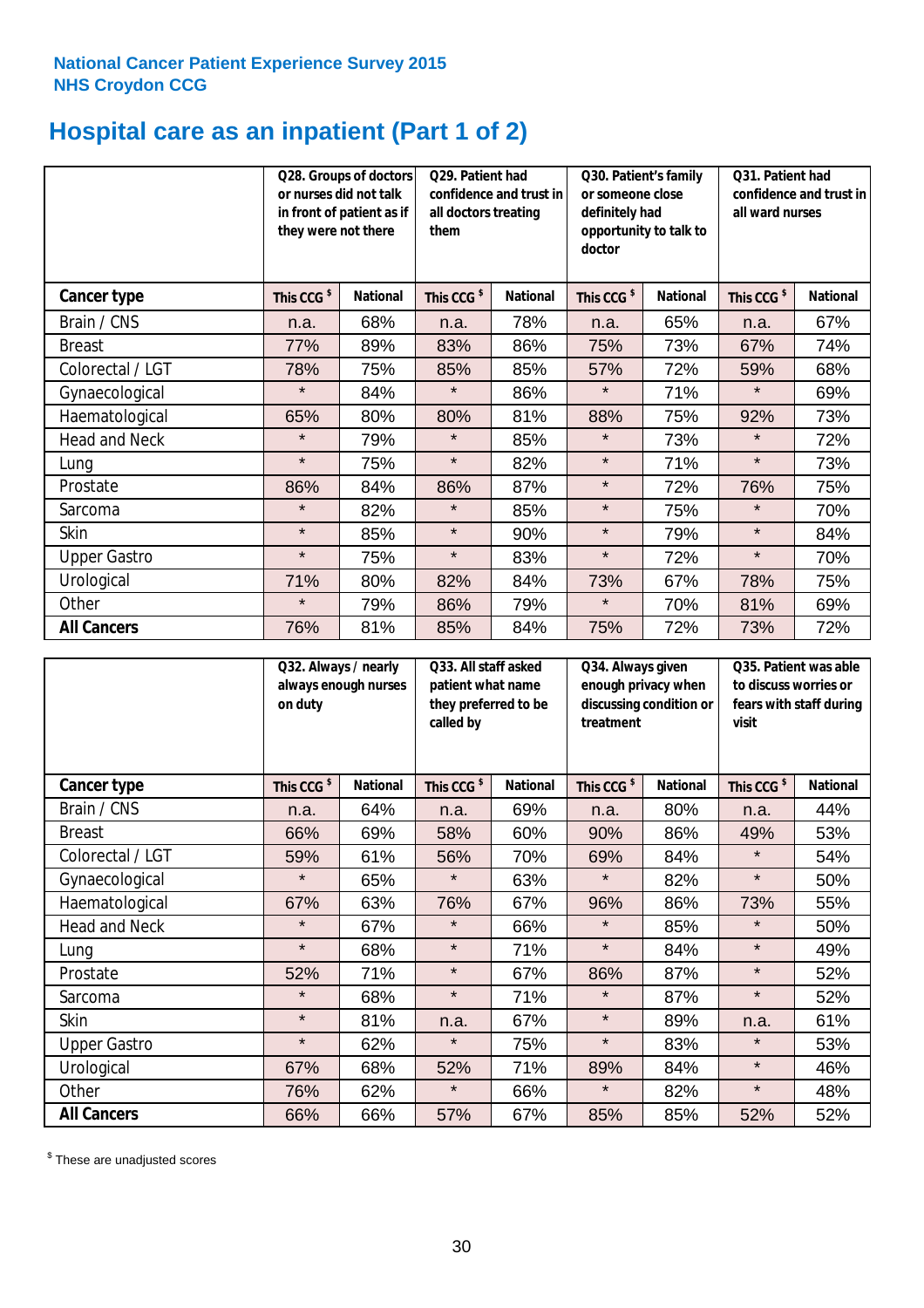# **Hospital care as an inpatient (Part 2 of 2)**

|                      | Q36. Hospital staff<br>definitely did<br>everything to help<br>control pain |                 | Q37. Always treated<br>with respect and<br>dignity by staff |                 | Q38. Given clear<br>written information<br>about what should /<br>should not do post<br>discharge |                 | Q39. Staff told patient<br>who to contact if<br>worried post discharge |                 |  |
|----------------------|-----------------------------------------------------------------------------|-----------------|-------------------------------------------------------------|-----------------|---------------------------------------------------------------------------------------------------|-----------------|------------------------------------------------------------------------|-----------------|--|
| Cancer type          | This CCG <sup>\$</sup>                                                      | <b>National</b> | This CCG <sup>\$</sup>                                      | <b>National</b> | This CCG <sup>\$</sup>                                                                            | <b>National</b> | This CCG <sup>\$</sup>                                                 | <b>National</b> |  |
| Brain / CNS          | n.a.                                                                        | 82%             | n.a.                                                        | 84%             | n.a.                                                                                              | 79%             | n.a.                                                                   | 91%             |  |
| <b>Breast</b>        | 81%                                                                         | 86%             | 89%                                                         | 88%             | 91%                                                                                               | 90%             | 91%                                                                    | 95%             |  |
| Colorectal / LGT     | 68%                                                                         | 84%             | 78%                                                         | 86%             | 71%                                                                                               | 83%             | 91%                                                                    | 94%             |  |
| Gynaecological       | $\star$                                                                     | 83%             | $\star$                                                     | 85%             | $\star$                                                                                           | 86%             | $\star$                                                                | 93%             |  |
| Haematological       | 91%                                                                         | 84%             | 92%                                                         | 89%             | 96%                                                                                               | 79%             | 96%                                                                    | 95%             |  |
| <b>Head and Neck</b> | $\star$                                                                     | 84%             | $\star$                                                     | 88%             | $\star$                                                                                           | 86%             | $\star$                                                                | 92%             |  |
| Lung                 | $\star$                                                                     | 83%             | $\star$                                                     | 87%             | $\star$                                                                                           | 81%             | $\star$                                                                | 92%             |  |
| Prostate             | $\star$                                                                     | 85%             | 95%                                                         | 91%             | $\star$                                                                                           | 87%             | $\star$                                                                | 94%             |  |
| Sarcoma              | $\star$                                                                     | 86%             | $\star$                                                     | 91%             | $\star$                                                                                           | 83%             | $\star$                                                                | 94%             |  |
| Skin                 | $\star$                                                                     | 88%             | $\star$                                                     | 93%             | $\star$                                                                                           | 91%             | $\star$                                                                | 97%             |  |
| <b>Upper Gastro</b>  | $\star$                                                                     | 83%             | $\star$                                                     | 86%             | $\star$                                                                                           | 79%             | $\star$                                                                | 93%             |  |
| Urological           | 68%                                                                         | 80%             | 89%                                                         | 88%             | 81%                                                                                               | 83%             | 92%                                                                    | 90%             |  |
| Other                | $\star$                                                                     | 82%             | 100%                                                        | 85%             | 81%                                                                                               | 80%             | 95%                                                                    | 92%             |  |
| <b>All Cancers</b>   | 81%                                                                         | 84%             | 89%                                                         | 87%             | 83%                                                                                               | 84%             | 93%                                                                    | 94%             |  |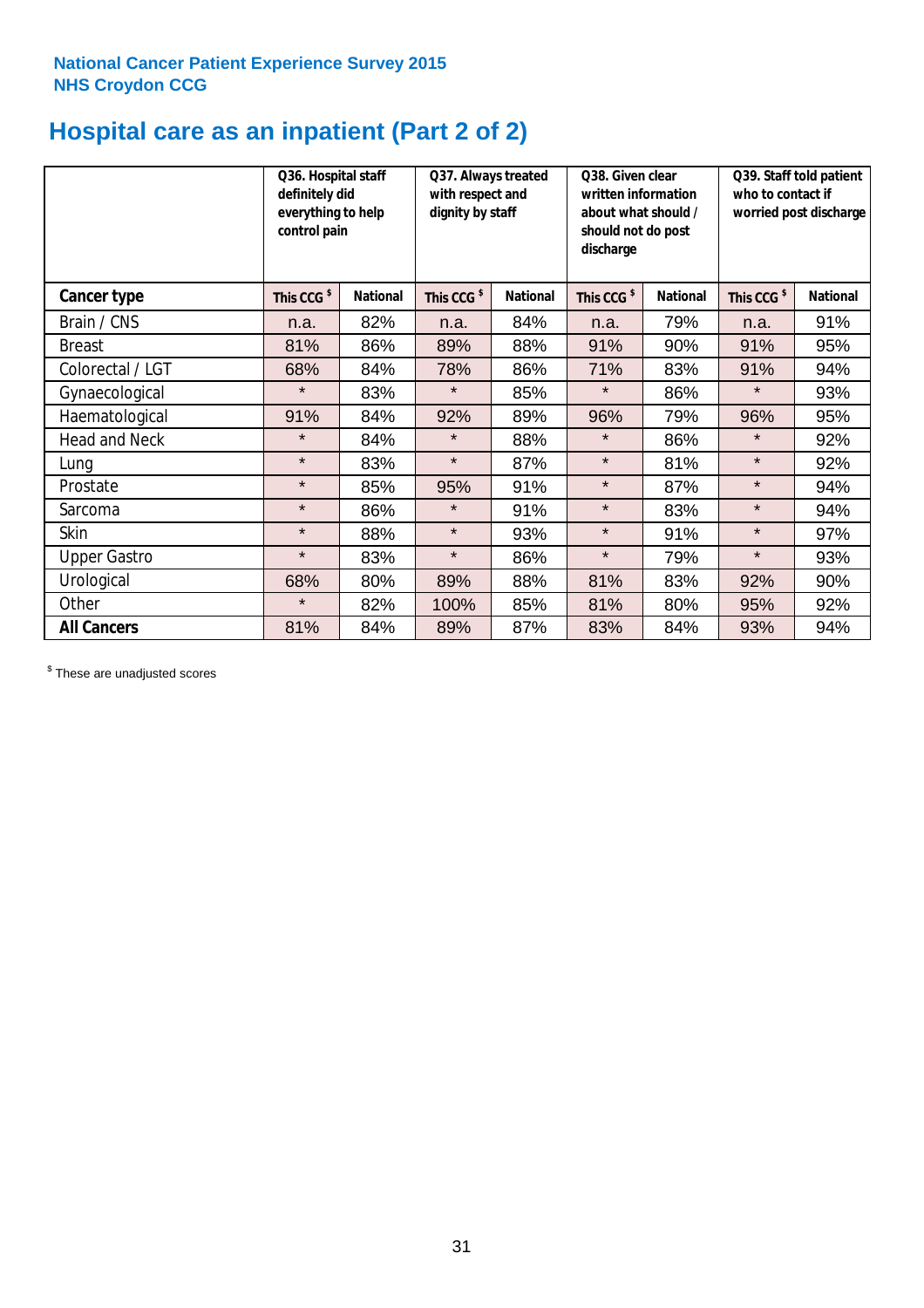## **Hospital care as a day patient / outpatient**

|                      | to discuss worries or<br>visit | Q41. Patient was able<br>fears with staff during | Q42. Doctor had the<br>right notes and other<br>documentation with<br>them |                 | Q44. Beforehand<br>patient had all<br>information needed<br>about radiotherapy<br>treatment |                 | Q45. Patient given<br>understandable<br>information about<br>whether radiotherapy<br>was working |                 |
|----------------------|--------------------------------|--------------------------------------------------|----------------------------------------------------------------------------|-----------------|---------------------------------------------------------------------------------------------|-----------------|--------------------------------------------------------------------------------------------------|-----------------|
| <b>Cancer type</b>   | This CCG <sup>\$</sup>         | <b>National</b>                                  | This CCG <sup>\$</sup>                                                     | <b>National</b> | This CCG <sup>\$</sup>                                                                      | <b>National</b> | This CCG <sup>\$</sup>                                                                           | <b>National</b> |
| Brain / CNS          | n.a.                           | 65%                                              | n.a.                                                                       | 94%             | n.a.                                                                                        | 85%             | n.a.                                                                                             | 52%             |
| <b>Breast</b>        | 65%                            | 70%                                              | 98%                                                                        | 95%             | 86%                                                                                         | 87%             | 68%                                                                                              | 60%             |
| Colorectal / LGT     | 63%                            | 73%                                              | 85%                                                                        | 95%             | $\star$                                                                                     | 85%             | $\star$                                                                                          | 55%             |
| Gynaecological       | 57%                            | 70%                                              | 100%                                                                       | 96%             | $\star$                                                                                     | 85%             | $\star$                                                                                          | 64%             |
| Haematological       | 77%                            | 74%                                              | 97%                                                                        | 97%             | $\star$                                                                                     | 82%             | $\star$                                                                                          | 64%             |
| <b>Head and Neck</b> | $\star$                        | 69%                                              | $\star$                                                                    | 95%             | $\star$                                                                                     | 86%             | $\star$                                                                                          | 60%             |
| Lung                 | $\star$                        | 69%                                              | 100%                                                                       | 96%             | $\star$                                                                                     | 86%             | $\star$                                                                                          | 59%             |
| Prostate             | 64%                            | 69%                                              | 91%                                                                        | 95%             | $\star$                                                                                     | 88%             | $\star$                                                                                          | 61%             |
| Sarcoma              | $\star$                        | 68%                                              | $\star$                                                                    | 97%             | $\star$                                                                                     | 88%             | $\star$                                                                                          | 63%             |
| Skin                 | $\star$                        | 73%                                              | $\star$                                                                    | 96%             | n.a.                                                                                        | 81%             | n.a.                                                                                             | 63%             |
| <b>Upper Gastro</b>  | $\star$                        | 68%                                              | $\star$                                                                    | 95%             | $\star$                                                                                     | 85%             | $\star$                                                                                          | 57%             |
| Urological           | 57%                            | 65%                                              | 91%                                                                        | 95%             | $\star$                                                                                     | 81%             | $\star$                                                                                          | 53%             |
| Other                | 69%                            | 67%                                              | 98%                                                                        | 95%             | $\star$                                                                                     | 83%             | $\star$                                                                                          | 59%             |
| <b>All Cancers</b>   | 67%                            | 70%                                              | 96%                                                                        | 96%             | 86%                                                                                         | 86%             | 63%                                                                                              | 60%             |

|                      | Q47. Beforehand<br>patient had all<br>information needed<br>about chemotherapy<br>treatment |                 | Q48. Patient given<br>understandable<br>information about<br>whether<br>chemotherapy was<br>working |                 |  |
|----------------------|---------------------------------------------------------------------------------------------|-----------------|-----------------------------------------------------------------------------------------------------|-----------------|--|
| <b>Cancer type</b>   | This CCG <sup>\$</sup>                                                                      | <b>National</b> | This CCG <sup>\$</sup>                                                                              | <b>National</b> |  |
| Brain / CNS          | n.a.                                                                                        | 82%             | n.a.                                                                                                | 57%             |  |
| <b>Breast</b>        | 83%                                                                                         | 83%             | 65%                                                                                                 | 62%             |  |
| Colorectal / LGT     | 79%                                                                                         | 86%             | 55%                                                                                                 | 65%             |  |
| Gynaecological       | $\star$                                                                                     | 86%             | $\star$                                                                                             | 68%             |  |
| Haematological       | 86%                                                                                         | 85%             |                                                                                                     | 75%             |  |
| <b>Head and Neck</b> | $\star$                                                                                     | 80%             | $\star$                                                                                             | 52%             |  |
| Lung                 | $\star$                                                                                     | 85%             | $\star$                                                                                             | 68%             |  |
| Prostate             | $\star$                                                                                     | 83%             | $\star$                                                                                             | 69%             |  |
| Sarcoma              | $\star$                                                                                     | 82%             | $\star$                                                                                             | 70%             |  |
| <b>Skin</b>          | n.a.                                                                                        | 92%             | n.a.                                                                                                | 80%             |  |
| <b>Upper Gastro</b>  | $\star$                                                                                     | 83%             | $\star$                                                                                             | 64%             |  |
| Urological           | $\star$                                                                                     | 83%             | $\star$                                                                                             | 66%             |  |
| Other                | 88%                                                                                         | 85%             | 70%                                                                                                 | 70%             |  |
| <b>All Cancers</b>   | 83%                                                                                         | 84%             | 67%                                                                                                 | 68%             |  |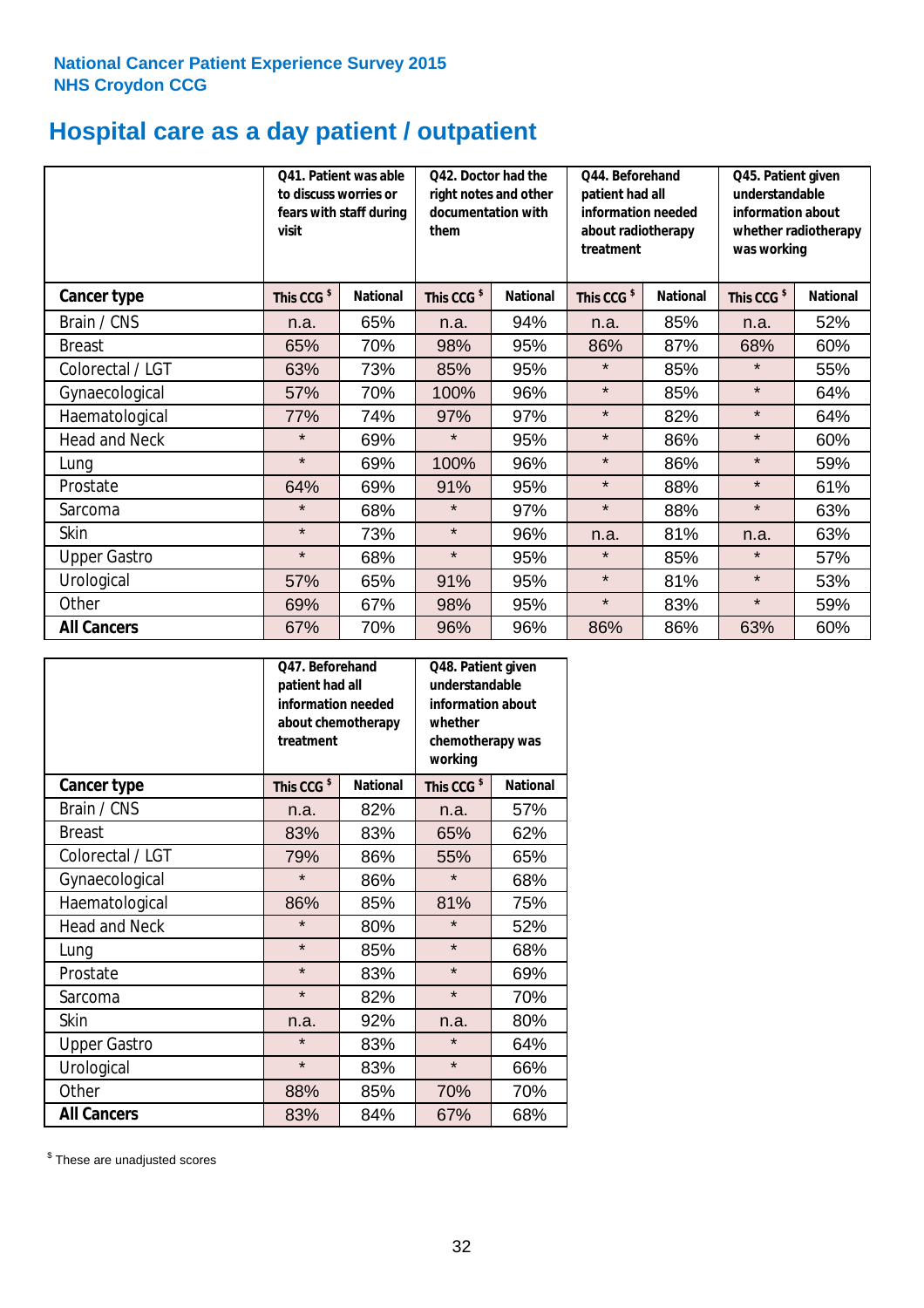### **Home care and support**

|                      |                        | Q49. Hospital staff<br>Q50. Patient definitely<br>given enough support<br>gave family or<br>from health or social<br>someone close all the<br>information needed to<br>services during<br>treatment<br>help with care at home |                        | Q51. Patient definitely<br>given enough support<br>from health or social<br>services after<br>treatment |                        |                 |
|----------------------|------------------------|-------------------------------------------------------------------------------------------------------------------------------------------------------------------------------------------------------------------------------|------------------------|---------------------------------------------------------------------------------------------------------|------------------------|-----------------|
| <b>Cancer type</b>   | This CCG <sup>\$</sup> | <b>National</b>                                                                                                                                                                                                               | This CCG <sup>\$</sup> | <b>National</b>                                                                                         | This CCG <sup>\$</sup> | <b>National</b> |
| Brain / CNS          | n.a.                   | 56%                                                                                                                                                                                                                           | n.a.                   | 44%                                                                                                     | n.a.                   | 44%             |
| <b>Breast</b>        | 55%                    | 57%                                                                                                                                                                                                                           | 38%                    | 54%                                                                                                     | 34%                    | 40%             |
| Colorectal / LGT     | 46%                    | 60%                                                                                                                                                                                                                           | 38%                    | 62%                                                                                                     | $\star$                | 52%             |
| Gynaecological       | $\star$                | 56%                                                                                                                                                                                                                           | $\star$<br>52%         |                                                                                                         | $\star$                | 42%             |
| Haematological       | 68%                    | 60%                                                                                                                                                                                                                           | 44%                    | 52%                                                                                                     | 46%                    | 43%             |
| <b>Head and Neck</b> | $\star$                | 59%                                                                                                                                                                                                                           | $\star$                | 53%                                                                                                     | $\star$                | 50%             |
| Lung                 | $\star$                | 57%                                                                                                                                                                                                                           | $\star$                | 52%                                                                                                     | $\star$                | 42%             |
| Prostate             | 48%                    | 55%                                                                                                                                                                                                                           | 37%                    | 47%                                                                                                     | $\star$                | 43%             |
| Sarcoma              | $\star$                | 59%                                                                                                                                                                                                                           | $\star$                | 58%                                                                                                     | $\star$                | 53%             |
| Skin                 | $\star$                | 67%                                                                                                                                                                                                                           | $\star$                | 58%                                                                                                     | $\star$                | 61%             |
| <b>Upper Gastro</b>  | $\star$                | 59%                                                                                                                                                                                                                           | $\star$                | 54%                                                                                                     | $\star$                | 45%             |
| Urological           | 67%                    | 55%                                                                                                                                                                                                                           | $\star$                | 47%                                                                                                     | $\star$                | 44%             |
| Other                | 46%                    | 54%                                                                                                                                                                                                                           | 57%                    | 55%                                                                                                     | $\star$                | 48%             |
| <b>All Cancers</b>   | 55%                    | 58%                                                                                                                                                                                                                           | 41%                    | 54%                                                                                                     | 35%                    | 45%             |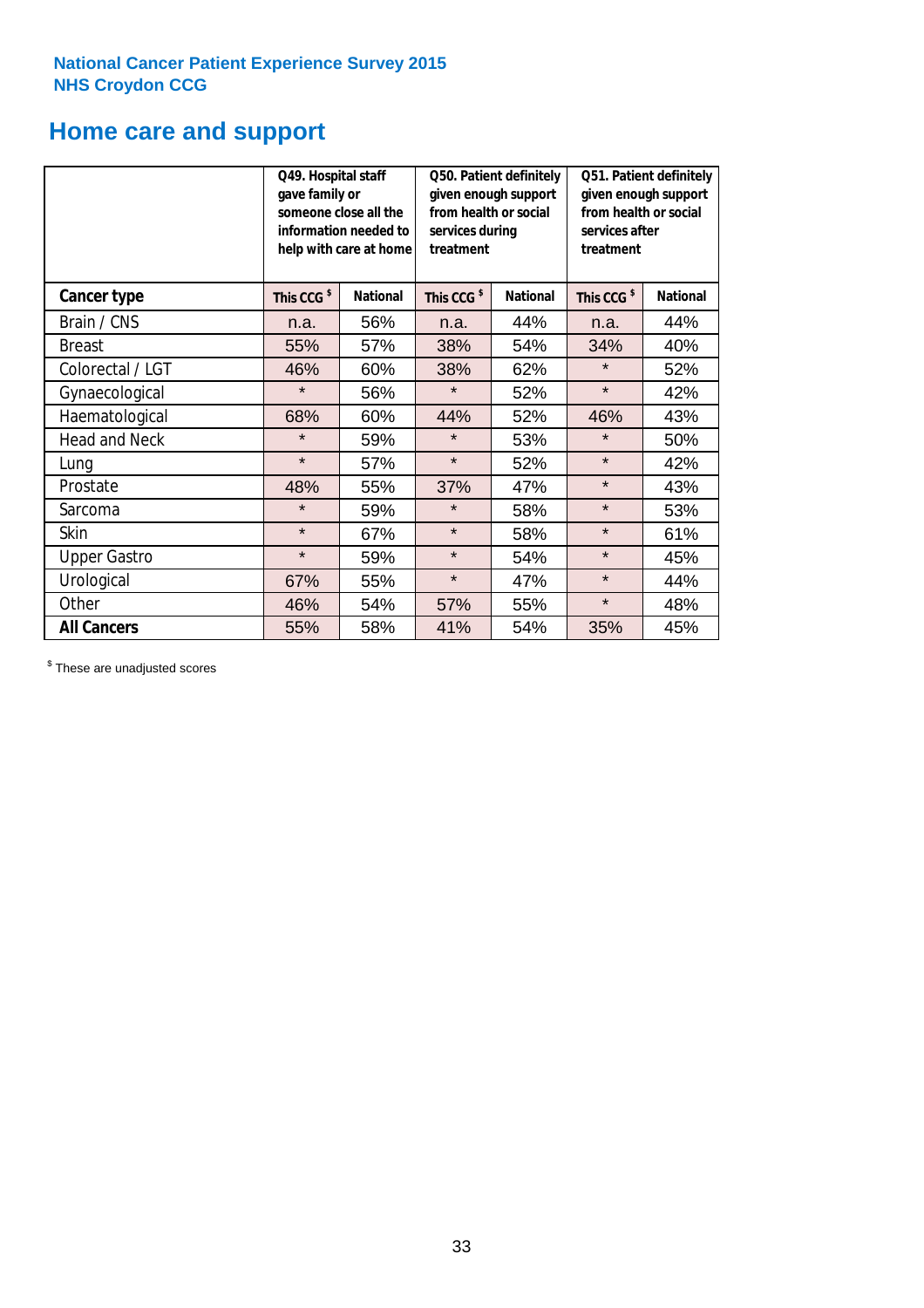## **Care from your general practice**

|                      | information about<br>treatment | Q52. GP given enough<br>patient's condition and | <b>O53. Practice staff</b><br>definitely did<br>everything they could<br>to support patient |                 |  |
|----------------------|--------------------------------|-------------------------------------------------|---------------------------------------------------------------------------------------------|-----------------|--|
| <b>Cancer type</b>   | This CCG <sup>\$</sup>         | <b>National</b>                                 | This CCG <sup>\$</sup>                                                                      | <b>National</b> |  |
| Brain / CNS          | n.a.                           | 94%                                             | n.a.                                                                                        | 59%             |  |
| <b>Breast</b>        | 96%                            | 96%                                             | 52%                                                                                         | 63%             |  |
| Colorectal / LGT     | 94%                            | 95%                                             | 59%                                                                                         | 63%             |  |
| Gynaecological       | 100%<br>95%                    |                                                 | $\star$                                                                                     | 59%             |  |
| Haematological       | 97%                            | 96%                                             | 60%                                                                                         | 61%             |  |
| <b>Head and Neck</b> | $\star$                        | 93%                                             | $\star$                                                                                     | 60%             |  |
| Lung                 | 96%                            | 95%                                             | $\star$                                                                                     | 62%             |  |
| Prostate             | 92%                            | 95%                                             | 60%                                                                                         | 67%             |  |
| Sarcoma              | $\star$                        | 97%                                             | $\star$                                                                                     | 65%             |  |
| Skin                 | $\star$                        | 97%                                             | $\star$                                                                                     | 71%             |  |
| <b>Upper Gastro</b>  | $\star$                        | 94%                                             | $\star$                                                                                     | 62%             |  |
| Urological           | 94%                            | 95%                                             | 67%                                                                                         | 64%             |  |
| Other                | 98%                            | 95%                                             | 51%                                                                                         | 61%             |  |
| <b>All Cancers</b>   | 96%                            | 95%                                             | 57%                                                                                         | 63%             |  |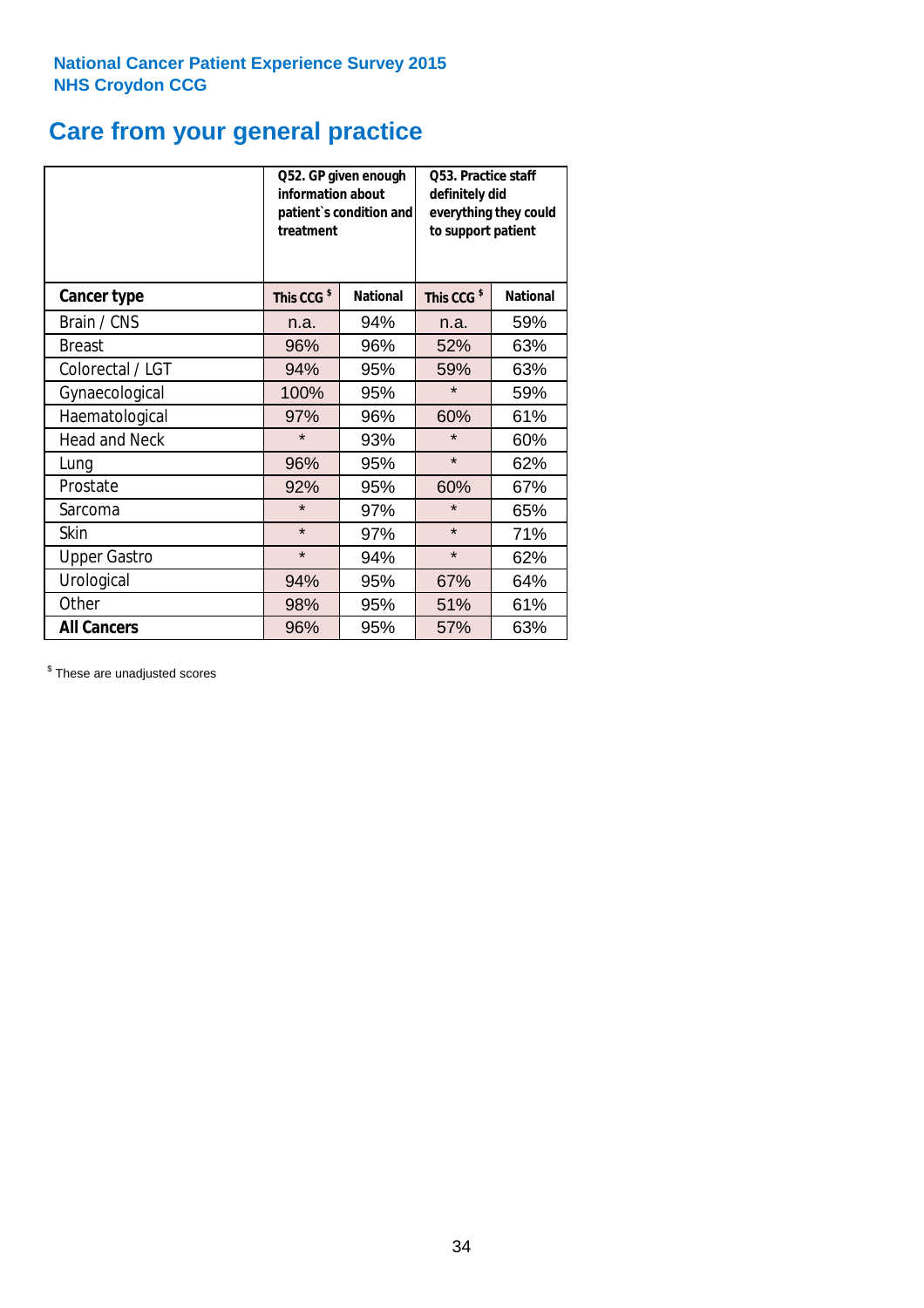### **Your overall NHS care**

|                      | Q54. Hospital and<br>community staff<br>always worked well<br>together |                 | Q55. Patient given a<br>care plan |                 | Q56. Overall the<br>administration of the<br>care was very good /<br>qood |                 | Q57. Length of time for<br>attending clinics and<br>appointments was<br>right |                 |
|----------------------|------------------------------------------------------------------------|-----------------|-----------------------------------|-----------------|---------------------------------------------------------------------------|-----------------|-------------------------------------------------------------------------------|-----------------|
| Cancer type          | This CCG <sup>\$</sup>                                                 | <b>National</b> | This CCG <sup>\$</sup>            | <b>National</b> | This CCG <sup>\$</sup>                                                    | <b>National</b> | This CCG <sup>\$</sup>                                                        | <b>National</b> |
| Brain / CNS          | n.a.                                                                   | 45%             | n.a.                              | 29%             | n.a.                                                                      | 84%             | n.a.                                                                          | 60%             |
| <b>Breast</b>        | 51%                                                                    | 60%             | 40%                               | 35%             | 90%                                                                       | 90%             | 55%                                                                           | 64%             |
| Colorectal / LGT     | 41%                                                                    | 60%             | 32%                               | 36%             | 87%                                                                       | 88%             | 62%                                                                           | 68%             |
| Gynaecological       | 27%                                                                    | 58%             | 10%                               | 29%             | 76%                                                                       | 89%             | 40%                                                                           | 66%             |
| Haematological       | 63%                                                                    | 63%             | 43%                               | 33%             | 92%                                                                       | 92%             | 71%                                                                           | 62%             |
| <b>Head and Neck</b> | $\star$                                                                | 58%             | $\star$                           | 34%             | $\star$                                                                   | 89%             | $\star$                                                                       | 65%             |
| Lung                 | 48%                                                                    | 63%             | 52%                               | 32%             | 92%                                                                       | 89%             | 88%                                                                           | 70%             |
| Prostate             | 50%                                                                    | 63%             | 28%                               | 36%             | 93%                                                                       | 87%             | 66%                                                                           | 71%             |
| Sarcoma              | $\star$                                                                | 60%             | $\star$                           | 31%             | $\star$                                                                   | 90%             | $\star$                                                                       | 63%             |
| Skin                 | $\star$                                                                | 69%             | $\star$                           | 39%             | $\star$                                                                   | 89%             | $\star$                                                                       | 73%             |
| <b>Upper Gastro</b>  | $\star$                                                                | 58%             | $\star$                           | 36%             | $\star$                                                                   | 88%             | $\star$                                                                       | 66%             |
| Urological           | 59%                                                                    | 62%             | 46%                               | 26%             | 82%                                                                       | 84%             | 59%                                                                           | 73%             |
| Other                | 56%                                                                    | 56%             | 22%                               | 29%             | 98%                                                                       | 87%             | 56%                                                                           | 61%             |
| <b>All Cancers</b>   | 52%                                                                    | 61%             | 35%                               | 33%             | 90%                                                                       | 89%             | 62%                                                                           | 66%             |

|                      | Q58. Taking part in<br>cancer research | discussed with patient | Q59. Patient's average<br>rating of care scored<br>from very poor to very<br>good |                 |  |
|----------------------|----------------------------------------|------------------------|-----------------------------------------------------------------------------------|-----------------|--|
| <b>Cancer type</b>   | This CCG <sup>\$</sup>                 | <b>National</b>        | This CCG <sup>\$</sup>                                                            | <b>National</b> |  |
| Brain / CNS          | n.a.                                   | 32%                    | n.a.                                                                              | 8.5             |  |
| <b>Breast</b>        | 45%                                    | 28%                    | 8.4                                                                               | 8.8             |  |
| Colorectal / LGT     | 53%                                    | 22%                    | 8.2                                                                               | 8.7             |  |
| Gynaecological       | 43%<br>27%                             |                        | 8.6                                                                               | 8.7             |  |
| Haematological       | 38%                                    | 36%                    | 9.0                                                                               | 8.8             |  |
| <b>Head and Neck</b> | $\star$                                | 21%                    | $\star$                                                                           | 8.6             |  |
| Lung                 | 68%                                    | 34%                    | 8.7                                                                               | 8.6             |  |
| Prostate             | 51%                                    | 35%                    | 8.5                                                                               | 8.6             |  |
| Sarcoma              | $\star$                                | 29%                    | $\star$                                                                           | 8.7             |  |
| Skin                 | $\star$                                | 17%                    | $\star$                                                                           | 8.9             |  |
| <b>Upper Gastro</b>  | $\star$                                | 30%                    | $\star$                                                                           | 8.6             |  |
| Urological           | 26%                                    | 14%                    | 8.5                                                                               | 8.5             |  |
| Other                | 51%                                    | 31%                    | 8.7                                                                               | 8.6             |  |
| <b>All Cancers</b>   | 45%                                    | 28%                    | 8.6                                                                               | 8.7             |  |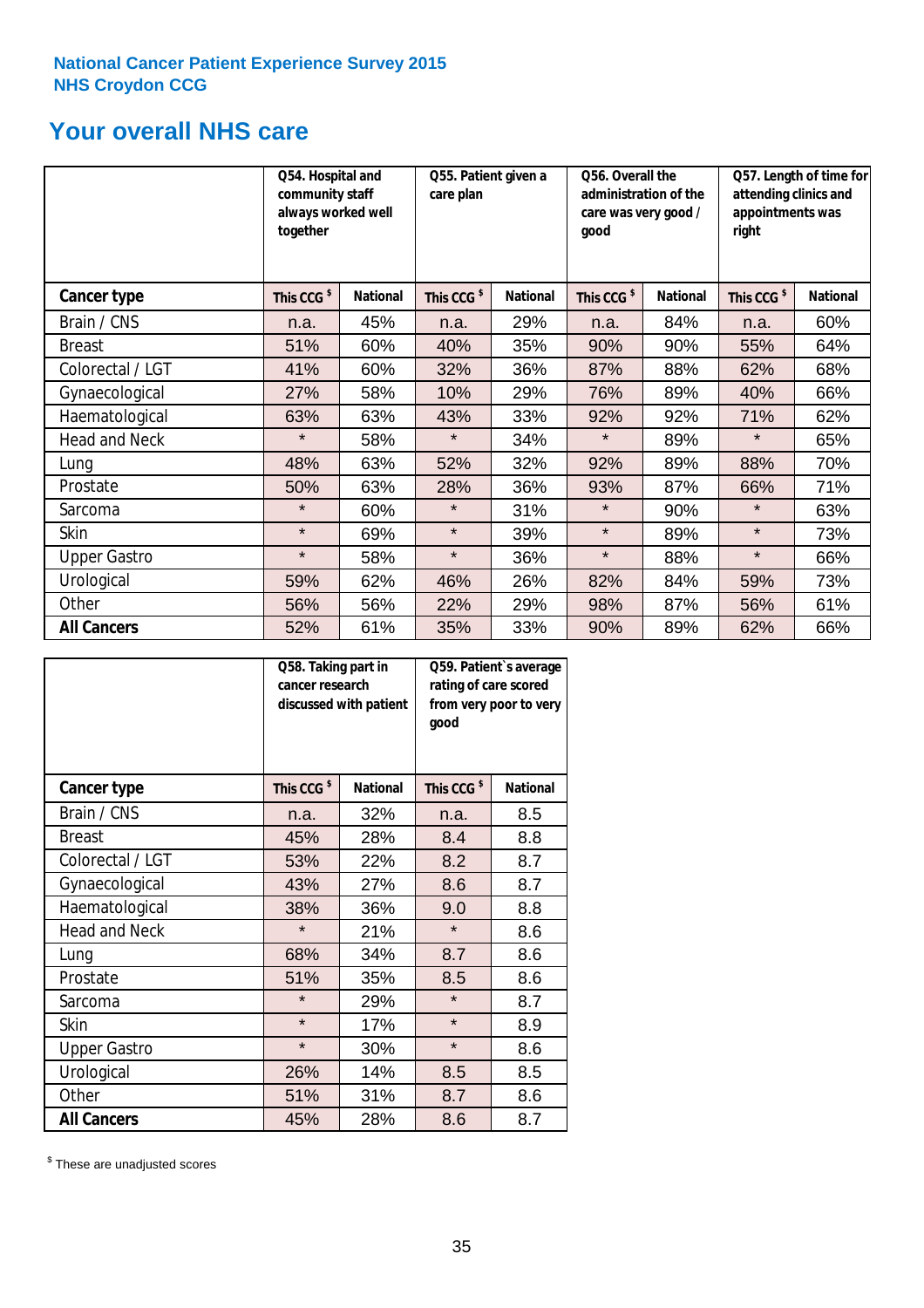### **Annex**

### **Methodology**

The sample for the survey included all adult (aged 16 and over) NHS patients, with a confirmed primary diagnosis of cancer, discharged from an NHS Trust after an inpatient episode or day case attendance for cancer related treatment in the months of April, May and June 2015.

The patients included in the sample had relevant cancer ICD10 codes (C00-99 excluding C44 and C84, and D05) in the first diagnosis field of their patient records, applied to their patient files by the relevant NHS Trust, and were alive at the point at which fieldwork commenced. Deceased checks were undertaken on up to three occasions during fieldwork, to ensure that questionnaires were not sent to patients who had died since their treatment.

Trust samples were checked rigorously for duplicates and patient lists were also de-duplicated nationally to ensure that patients did not receive multiple copies of questionnaires.

The fieldwork for the survey was undertaken between October 2015 and March 2016.

For the first time, the survey used a mixed mode methodology. Questionnaires were sent by post with two reminders where necesssary, but also included an option to complete online. A Freephone helpline was available for respondents to ask questions about the survey, to enable them to complete their questionnaires over the phone, and to provide access to a translation and interpreting facility for those whose first language was not English.

The Health Research Authority supported the survey by granting Section 251 approval.

#### **Further information**

Further information on survey methodology, as well as all of the national and local reports and data, is available at www.ncpes.co.uk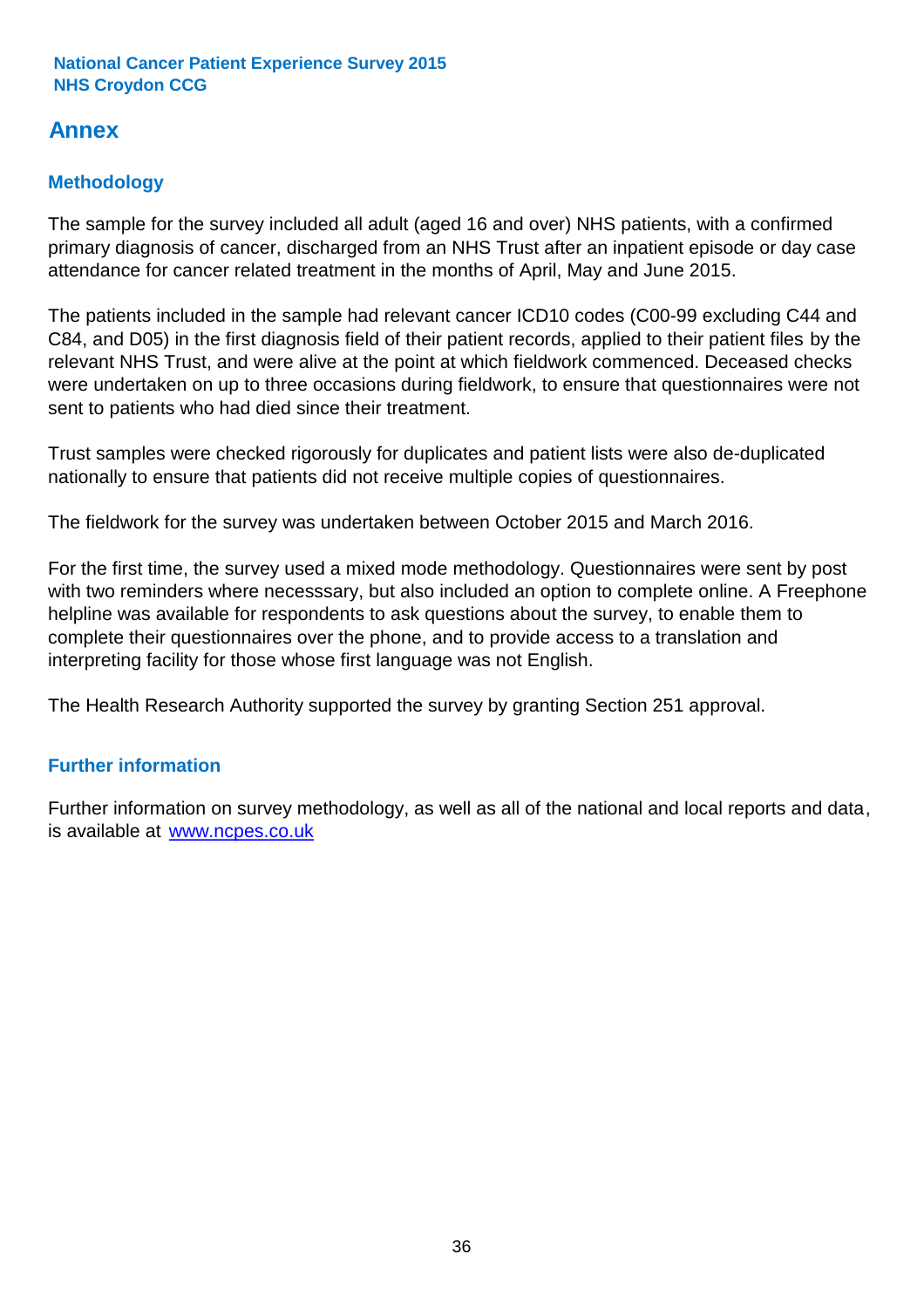#### **Redevelopment of the 2015 survey**

A number of significant changes have been made to the National Cancer Patient Experience Survey in 2015:

- the length of the questionnaire has been reduced
- response options have been reviewed and changed to make them consistent throughout the survey
- some of the questions and / or answer options have been changed so that they are now in line with questions in other patient surveys (e.g. the Care Quality Commission national patient surveys), to improve comparability between them
- the topic areas within the questionnaire have been redesigned to capture the whole patient journey.

There are 50 questions in the questionnaire that relate directly to patient experience. Of these, 14 remain unchanged from previous years; and a further 21 have been slightly amended. We draw caution in directly comparing data from the 2015 survey to the findings of the previous CPES surveys, even for identical questions. Changes in the structure of the survey instrument (questionnaire) and also the administration of the survey (calendar period and length of time from sampling to field work start and completion) may influence nationwide averages, although these features will not greatly impact on relative comparisons (e.g. between patient groups or hospitals).

The other 15 questions are either new or substantially changed from previous years.

It is expected that there will be few, if any changes, to the questionnaire going forward so we will be able to compare the results year on year. Where changes are necessary they are expected to be for methodological reasons or to improve question reliability.

Another significant change in 2015 is that an online version of the questionnaire has been developed. The online version was developed to make the questionnaire more accessible for respondents. This may have an impact on the demographic characteristics of the respondents. This may be an improvement if previously underrepresented groups have responded. However, changes to the demographics of respondents may have implications on the overall results - and again, leads us to draw caution in directly comparing results with previous years.

#### **Official Statistics**

The 2015 survey data has been published for the first time as Official Statistics. The 2015 survey data has been produced and published in line with the Code of Practice for Official Statistics.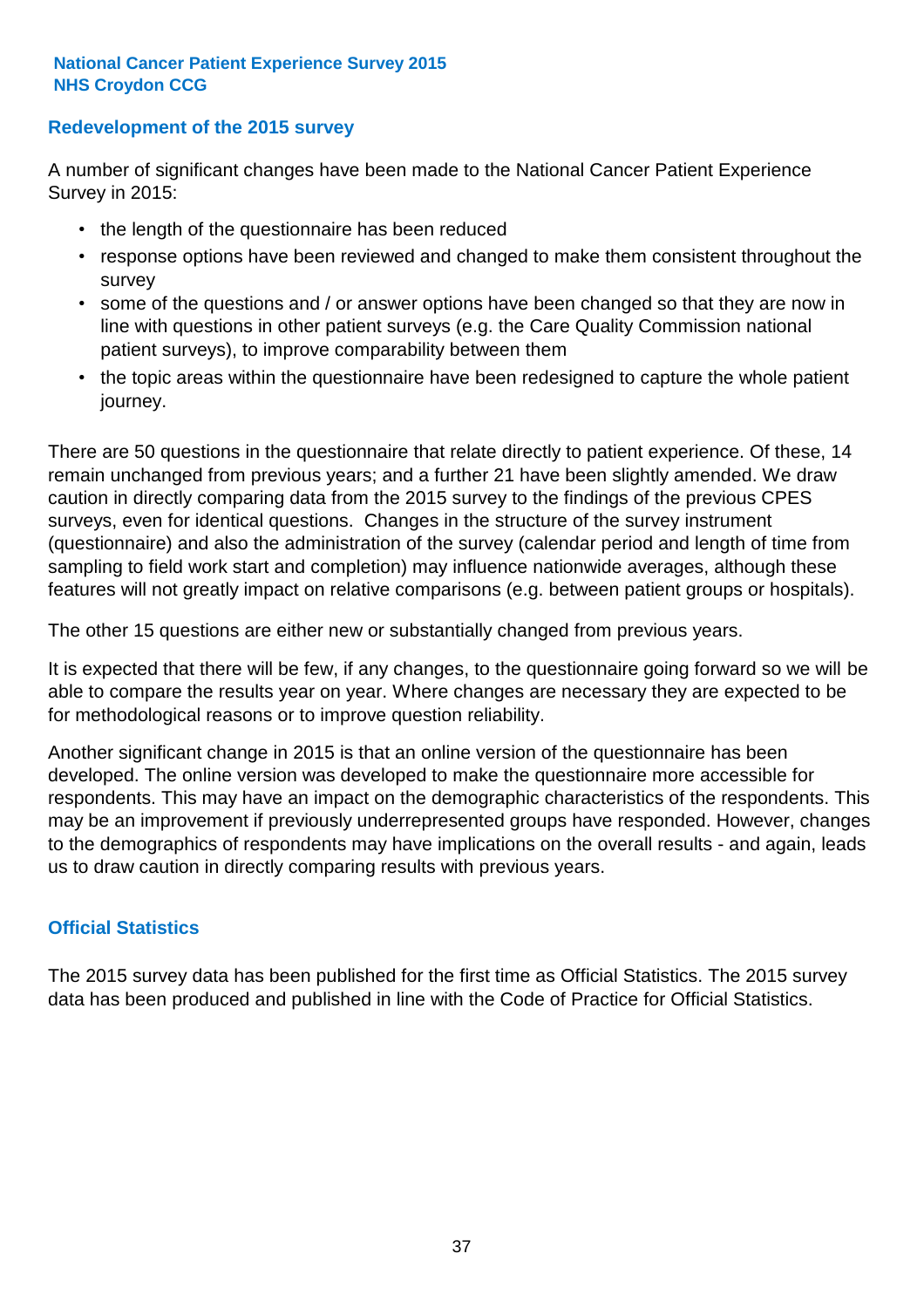#### **Scoring methodologies**

49 of the 50 questions relating directly to patient experience have been summarised as the score of the percentage of patients who reported a positive experience. For example:

- question 6 asks: "Overall, how did you feel about the length of time you had to wait for your test to be done?". Responses have been recorded as positive only for those patients who selected the first option ("It was about right")
- question 11 asks: "When you were told you had cancer, were you given written information about the type of cancer you had?". Responses have been recorded as positive only for those patients who selected the first option ("Yes, and it was easy to understand").

Where options do not provide any information on positive/negative patient experience (e.g. "Don't know / can't remember"), they are excluded from the score.

The other question (question 59) asks respondents to rate their overall care on a scale of 0 to 10. Scores have been given as an average on this scale.

A copy of the 2015 questionnaire, marked up with all of these scoring conventions, is available at www.ncpes.co.uk

Further details on the scoring methodology can be found in the technical document for the survey, available at <u>www.ncpes.co.uk</u>

#### **Case-mix adjustment**

For the first time in 2015, case-mix adjusted findings are being presented alongside unadjusted results for CCGs. Case-mix adjustment allows us to account for the impact that differing patient populations might have on results. By using the case-mix adjusted estimates we can obtain a greater understanding of how a CCG is performing given their patient population.

The factors taken into account in this case-mix adjustment are gender, age, ethnic group, deprivation, and tumour group.

For further details on case-mix adjustment, please refer to the technical document for the survey, available at www.ncpes.co.uk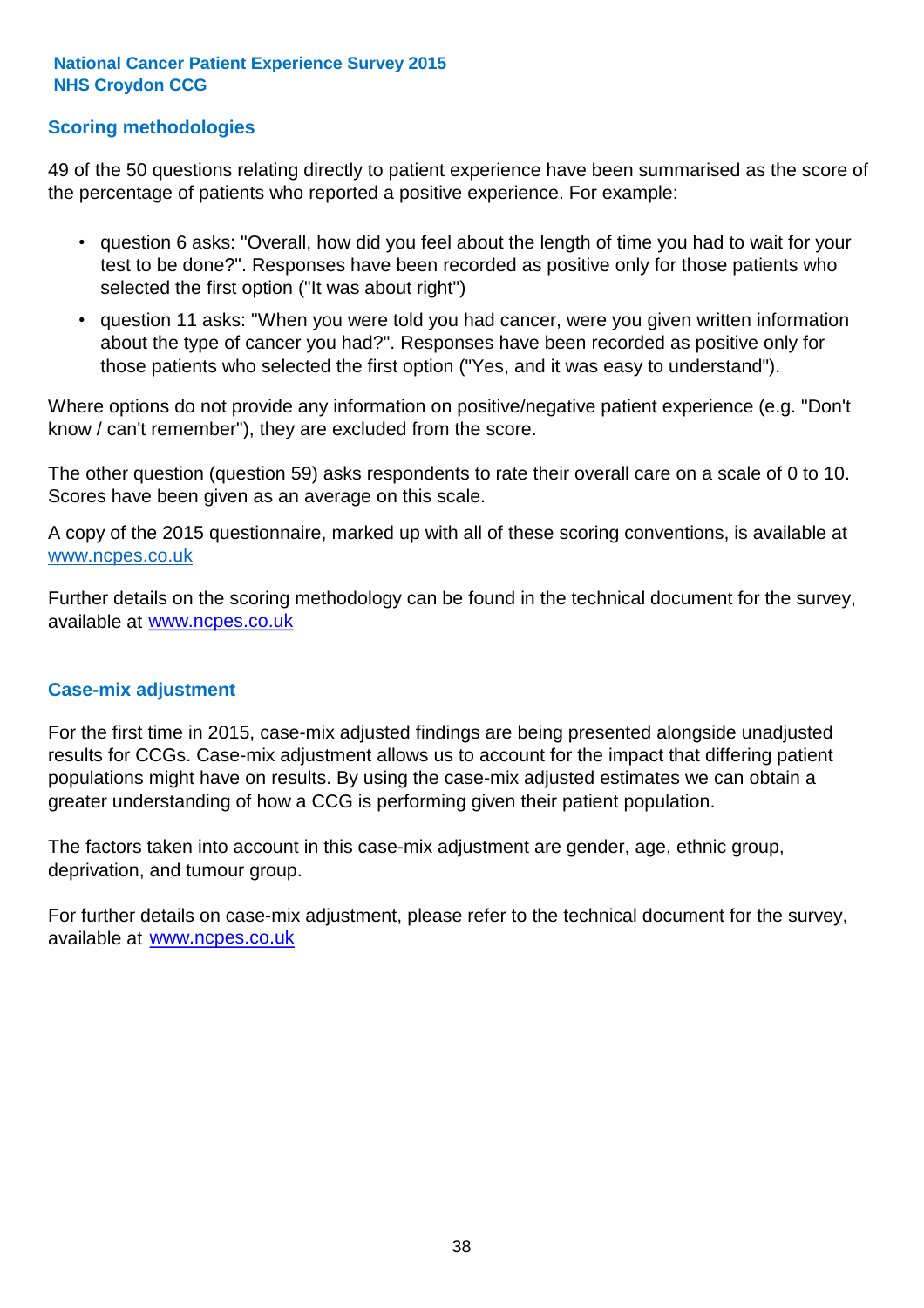#### **Response Rates**

|                 | Sample<br><b>Size</b> | <b>Excluded</b> | Adjusted<br><b>Sample</b> | <b>Not</b><br><b>Returned Refused</b> | Blank / | Completed | Response<br>Rate |
|-----------------|-----------------------|-----------------|---------------------------|---------------------------------------|---------|-----------|------------------|
| <b>National</b> | 116,991               | 8.719           | 108,272                   | 33,168                                | 3.918   | 71,186    | 66%              |
| 07V             | 817                   | 68              | 749                       | 295                                   | 21      | 433       | 58%              |

#### **Respondents by tumour group**

The tables below show the numbers of patients from each tumour group and the age and gender distribution of these patients.

| <b>Tumour Group</b>  | Number of<br>respondents* |  |  |
|----------------------|---------------------------|--|--|
| Brain / CNS          | 1                         |  |  |
| <b>Breast</b>        | 89                        |  |  |
| Gynaecological       | 26                        |  |  |
| Colorectal / LGT     | 40                        |  |  |
| Lung                 | 35                        |  |  |
| <b>Skin</b>          | 6                         |  |  |
| Haematological       | 79                        |  |  |
| <b>Upper Gastro</b>  | 29                        |  |  |
| Other                | 31                        |  |  |
| Urological           | 41                        |  |  |
| Prostate             | 42                        |  |  |
| Sarcoma              | $\overline{4}$            |  |  |
| <b>Head and Neck</b> | 10                        |  |  |

*\* These figures may not match the numerator for all questions in the 'Comparisons by tumour group' section of this report, because not all questions were answered by all respondents.*

#### **Respondents by age and gender**

The questionnaire asked respondents to give their year of birth. This information has been amalgamated into 8 age bands. The age and gender distribution for the CCG was as follows:

|             | 16-24 | $25 - 34$ | 35-44 | 45-54 | 55-64 | 65-74 | 75-84 | $85+$  | <b>Total</b> |
|-------------|-------|-----------|-------|-------|-------|-------|-------|--------|--------------|
| <b>Male</b> | ⌒     | ັ         |       | 18    | 44    | 79    | 47    |        | 208          |
| Female      |       |           | 15    | 43    | 63    | 56    | 34    | 10     | 225          |
| Total       |       |           | 19    | 61    | 107   | 135   | 81    | $\sim$ | 433          |